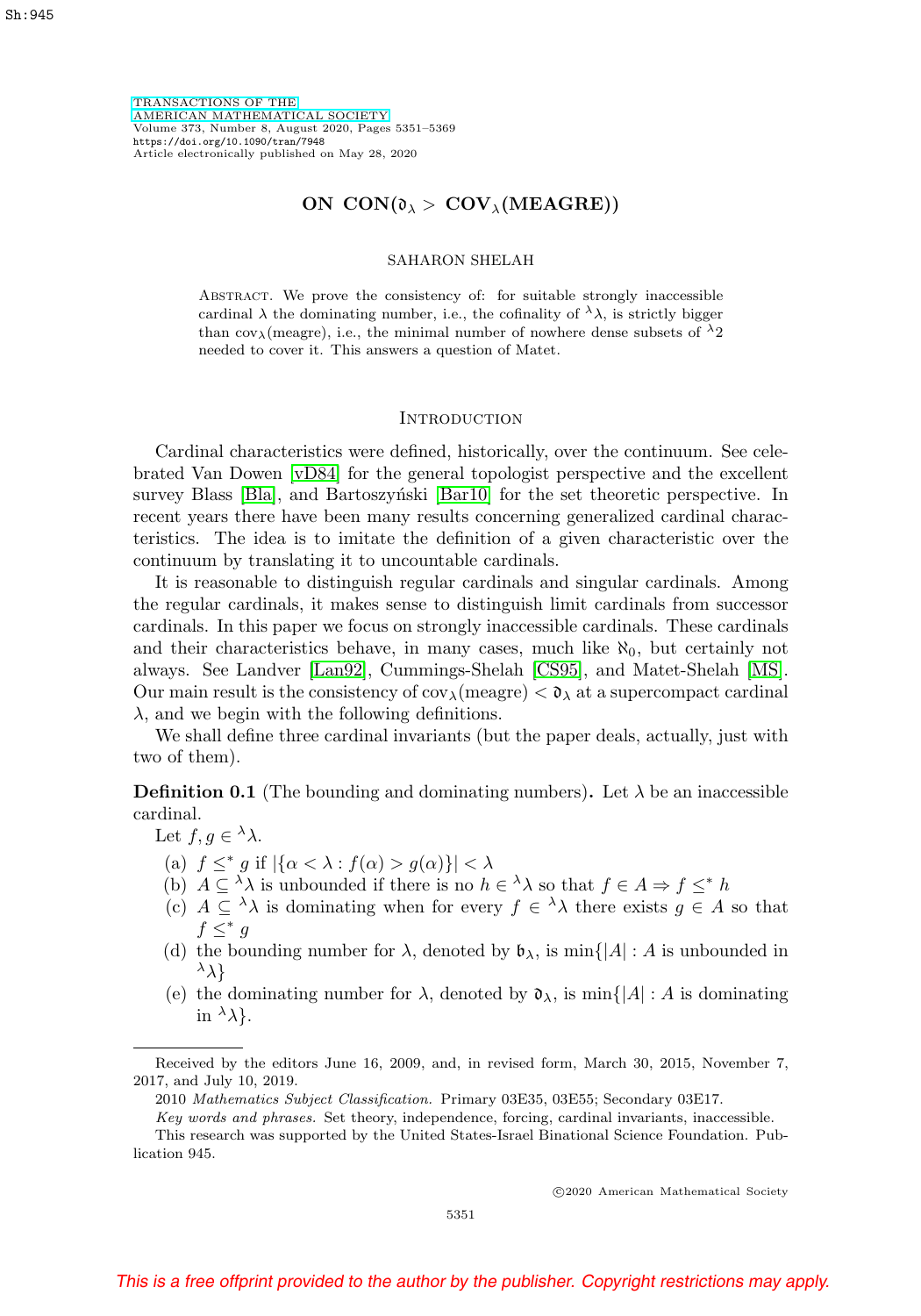Notice that the usual definitions of  $\mathfrak b$  and  $\mathfrak d$  are  $\mathfrak b_{\aleph_0}$  and  $\mathfrak d_{\aleph_0}$  according to Definition [0.1.](#page-0-0) The definition of  $cov_{\lambda}$ (meagre) involves some topology.

# **Definition 0.2** (The meagre covering number)**.**

Let  $\lambda$  be a regular cardinal.

- (a)  $\lambda$ 2 is the space of functions from  $\lambda$  into 2
- (b)  $({}^{\lambda}2)^{[\nu]} = {\eta \in {}^{\lambda}2 : \nu \triangleleft \eta }$ , for  $\nu \in {}^{\lambda >}2 := \bigcup {\alpha}2$
- (c)  $\mathscr{U} \subseteq {}^{\lambda}2$  is open in the topology  $({}^{\lambda}2)_{\leq \lambda}$ , iff for every  $\eta \in \mathscr{U}$  there exists  $i < \lambda$  so that  $({}^{\lambda}2)^{[\eta\restriction i]} \subseteq \mathscr{U}$
- (d)  $cov_{\lambda}$ (meagre) is the minimal cardinality of a family of meagre subsets of  $({}^{\lambda}2)_{\leq \lambda}$ , which covers this space.

This paper deals with the relationship between  $\mathfrak{d}_{\lambda}$  and cov<sub> $\lambda$ </sub> (meagre). If  $\lambda$  is a successor cardinal, then  $cov_{\lambda}$ (meagre)  $\langle \lambda \rangle$  is consistent (see (b) below). Matet asked (a personal communication) whether  $\mathfrak{d}_{\lambda} \leq \text{ cov}_{\lambda}$  (meagre) is provable in ZFC, where  $\lambda$  is strongly inaccessible. We give here a negative answer.

For  $\lambda$  a supercompact cardinal and  $\lambda < \kappa = c f(\kappa) < \mu = \mu^{\lambda}$ , we force large  $\mathfrak{d}_{\lambda}$ i.e.,  $\mathfrak{d}_{\lambda} = \mu$ , and small covering number (i.e.,  $cov_{\lambda}(\text{measure}) = \kappa$ ). A similar result should hold also for a wider class of cardinals, and we intend to return elsewhere to this subject.

Let us sketch some known results. These results are related to the inequality number and the covering number for category. Recall:

**Definition 0.3** (The inequality number). Let  $\kappa$  be an infinite cardinal. The inequality number of  $\kappa, \mathfrak{e}_{\kappa}$  is the minimal cardinal  $\lambda$  satisfying that there is a set  $\mathscr{F} \subseteq \kappa_{\kappa}$  of cardinality  $\lambda$  such that there is no  $g \in \kappa_{\kappa}$  satisfying  $(\forall f \in \mathscr{F})(\exists^{\kappa} \alpha < \kappa)(f(\alpha) = g(\alpha)).$ 

For  $\kappa = \aleph_0$ ,  $\mathfrak{e}_{\kappa} = \text{cov}_{\aleph_0}(\text{measure})$ , see Bartoszyński ([\[Bar87\]](#page-17-2)) and Miller ([\[Mil82\]](#page-18-4)). Now

- (a) the statement  $\mathfrak{e}_{\kappa} = \text{cov}_{\kappa}(\text{measure})$  is valid for  $\kappa > \aleph_0$  in the case that  $\kappa$  is strongly inaccessible, by [\[Lan92\]](#page-18-1). But if  $\kappa$  is a successor cardinal, it may fail
- (b) if  $\kappa < \kappa^{\leq \kappa}$ , then  $\text{cov}_{\kappa}(\text{measure}) = \kappa^+$ . This is due to Landver ([\[Lan92\]](#page-18-1)).

We intend also to address:

**Problem 0.4.** Can we replace "supercompact" by "strongly inaccessible"?

**Problem 0.5.** (1) Can we prove the consistency of  $cov_{\lambda}$ (meagre)  $\langle \phi_{\lambda} \rangle$ ?

(2) For  $\lambda$  strongly inaccessible (or just Laver indestructible supercompact), is there a non-trivial  $\lambda^+$ -c.c.  $(< \lambda)$ -strategically complete forcing notion  $\mathbb Q$  which is  $^{\lambda}$ λ-bounding?

A point which in a previous version was just a step along the way, the referee asked to be justified fully and was analyzed to be serious. This was done but eventually was separated to [\[Sheb\]](#page-18-5). A posteriori the point is that in the parallel case for  $\lambda = \aleph_0$ , for full memory FS iteration such a claim is true. In fact, by Judah-Shelah [\[IHJS88\]](#page-18-6), if  $\langle \mathbb{P}_{\alpha}, \mathbb{Q}_{\beta} : \alpha \leq \alpha(*), \beta < \alpha(*)\rangle$  is FS iteration of the Suslin-c.c.c. forcing notion,  $\mathbb{Q}_{\beta}$  with the generic  $\eta_{\beta} \in \omega$ , and for notational transparency, its definition is with no parameter, and  $\zeta : \beta(*) \to \alpha(*)$  is increasing, and  $\mathbb{P} = \langle \mathbb{P}' \, , \mathbb{Q}' \rangle$ . definition is with no parameter, and  $\zeta : \beta(*) \to \alpha(*)$  is increasing, and  $\mathbb{P} = \langle \mathbb{P}'_\alpha, \mathbb{Q}'_\beta :$  $\alpha \leq \beta(*)$ ,  $\beta < \beta(*)$  is FS iteration, but  $\mathbb{Q}'_{\beta}$  is defined exactly as  $\mathbb{Q}_{\zeta(\beta)}$  but now in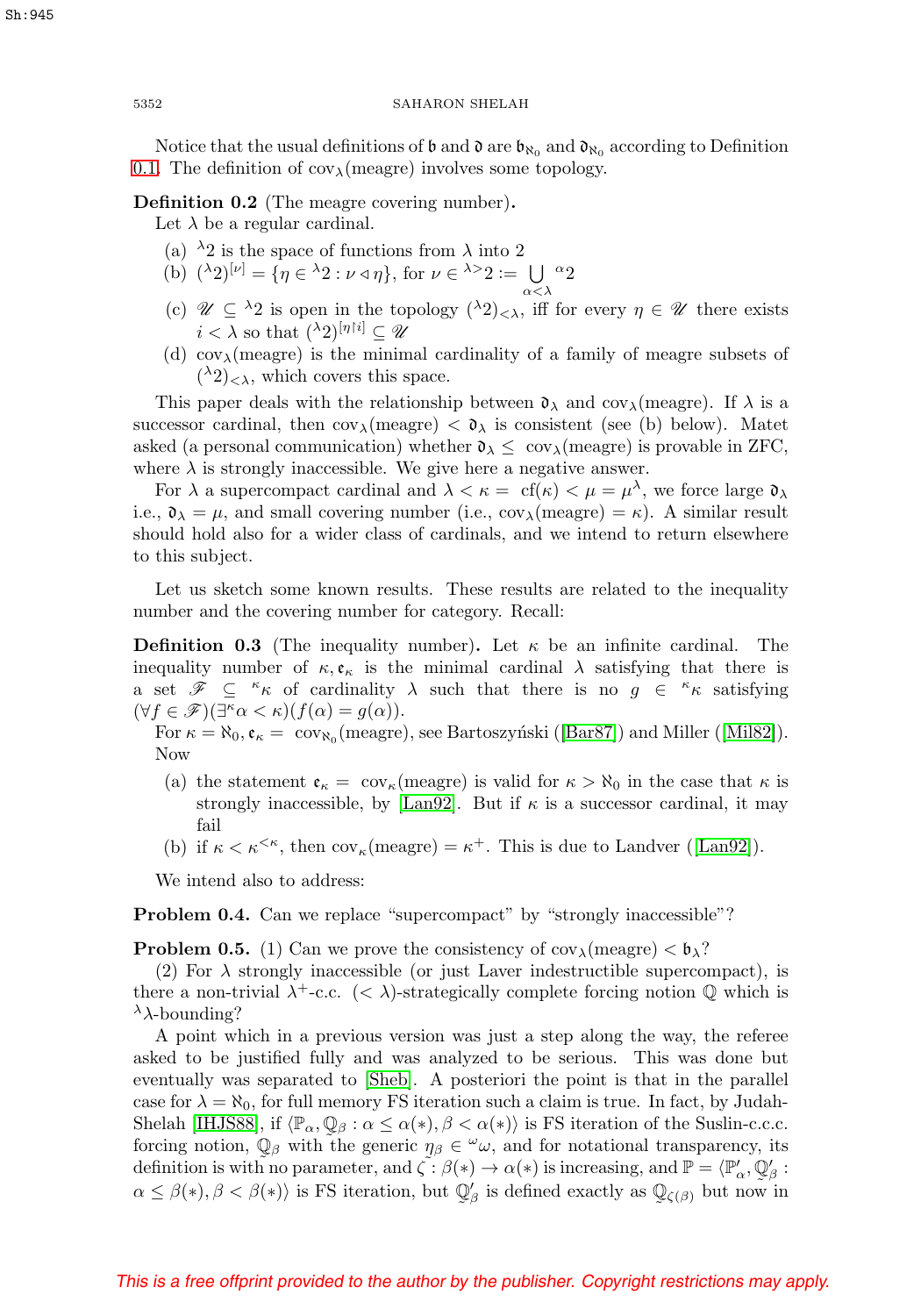$\mathbf{V}^{\mathbb{P}'_{\beta}}$  rather than in  $\mathbf{V}^{\mathbb{P}_{\zeta(\beta)}},$  then  $\Vdash_{\mathbb{P}_{\alpha(*)}}$  " $\langle \underline{\eta}$ "  $\eta_{\zeta(\beta)} : \beta < \beta(*)\rangle$  is generic for  $\mathbb{P}'_{\beta(*)}$  over **V**".

Now this is not clear to us for  $( $\lambda$ )-support iteration of  $( $\lambda$ )-strategy$$ complete forcing notions. The solution is essentially to change the iteration: to use a "quite generic"  $( $\lambda$ )-support iteration which "includes" the one we like and use$ the complete subforcing it generates; see [\[Sheb\]](#page-18-5).

We try to use standard notation. We use  $\theta$ ,  $\kappa$ ,  $\lambda$ ,  $\mu$ ,  $\chi$  for cardinals and  $\alpha$ ,  $\beta$ ,  $\gamma$ ,  $\delta$ ,  $\varepsilon$ ,  $\zeta$  for ordinals. We use also i and j as ordinals. We adopt the Cohen convention that  $p \leq q$  means that q gives more information in forcing notions. The symbol  $\triangleleft$ is preserved for "being an initial segment". Also recall that  $A = \{f : f \text{ a function}\}$ from B to A} and let  $\alpha > A = \bigcup \{ \beta A : \beta < \alpha \}$ ; some prefer  $\leq \alpha A$ , but  $\alpha > A$  is used systematically in the author's papers. Lastly,  $J_{\lambda}^{\rm bd}$  denotes the ideal of the bounded subsets of  $\lambda$ .

The picture of cardinal invariants related to uncountable  $\lambda$  is related but usually quite different from the one for  $\aleph_0$ . They are more similar if  $\kappa$  is "large" enough, mainly strongly inaccessible.

#### 1. Preliminaries

<span id="page-2-0"></span>**Definition 1.1.** Let  $\lambda$  be supercompact. We say that  $h : \lambda \to \mathcal{H}(\lambda)$  is a Laver diamond (for  $\lambda$ ) when for every  $x \in V$  there are a normal fine ultrafilter D over  $I = [\mathcal{H}(\chi)]^{<\lambda}$  for some  $\chi$  such that  $x \in \mathcal{H}(\chi)$  and the Mostowski collapse j on  $V^I/D$  maps  $\langle h(\sup(u \cap \kappa)) : u \in I \rangle/D$  to x (we can use elementary embeddings instead of an ultrafilter).

*Notation* 1.2. If  $\mathbb{P}$  is a forcing notion in **V**, then **V**<sup> $\mathbb{P}$  denotes **V**[**G**] for **G**  $\subset \mathbb{P}$  generic</sup> over  $V$ ; we may write  $V[\mathbb{P}]$  instead.

The most straightforward way to increase  $\mathfrak{b}_{\lambda}$  in the classical case of  $\aleph_0$  is Hechler forcing = dominating real forcing. A condition is a function  $f_p : \omega \to \omega$  which is separated into a finite stem  $\eta_p$  and the rest of the function. Formally,  $p = (\eta_p, f_p)$ where  $\eta_p \leq f_p$ .

If p, q are conditions, then  $p \leq q$  iff  $\eta_p \leq \eta_q$  and  $f_q(n) \geq f_p(n)$  for every  $n \notin \text{dom}(\eta_p)$ , hence for every n. A generic object adds a function  $g : \omega \to \omega$  which dominates the functions from the ground model. By iterating Hechler reals, one increases the bounding number b.

If  $\lambda = \lambda^{<\lambda}$ , then one can define the generalized Hechler forcing  $\mathbb{D}_{\lambda}$  by replacing  $ω$  by  $λ$ . The basic step is  $λ$ -complete and  $λ$ <sup>+</sup>-c.c. and actually  $λ$ -centered. Hence one can iterate and increase  $\mathfrak{b}_{\lambda}$ .

In [\[She92,](#page-18-7) §§1 and 2] and then Goldstern-Shelah [\[GS93\]](#page-18-8) and Kellner-Shelah [\[KS12\]](#page-18-9) consider other invariants. Consider two functions  $f,g : \omega \to (\omega \setminus \{0\})$  going to infinity such that  $f \ge g$  and ask about:

- $\mathfrak{c}_{f,g}^+ = \min\{|\mathscr{F}| : \mathscr{F} \subseteq \prod_i [f(i)]^{g(i)} \text{ and } (\forall \eta \in \prod_i f((i))(\exists g \in \mathscr{F})[\bigwedge_i \eta(i) \in$  $g(i)$ ].
- $\mathfrak{c}_{f,g}^- = \min\{\mathscr{F} : \mathscr{F} \subseteq \prod_i f(i) \text{ and for no } g \in \prod_i [f(i)]^{g(i)} \text{ do we have } (\forall \eta \in$  $\mathscr{F})(\forall^\infty i)(\eta(i) \in g(i)).$

There are relevant forcing notions; we shall use a  $\lambda^+$ -c.c. notion as in c.c.c. creature forcing (see [\[RS97\]](#page-18-10),[\[HS\]](#page-18-11)).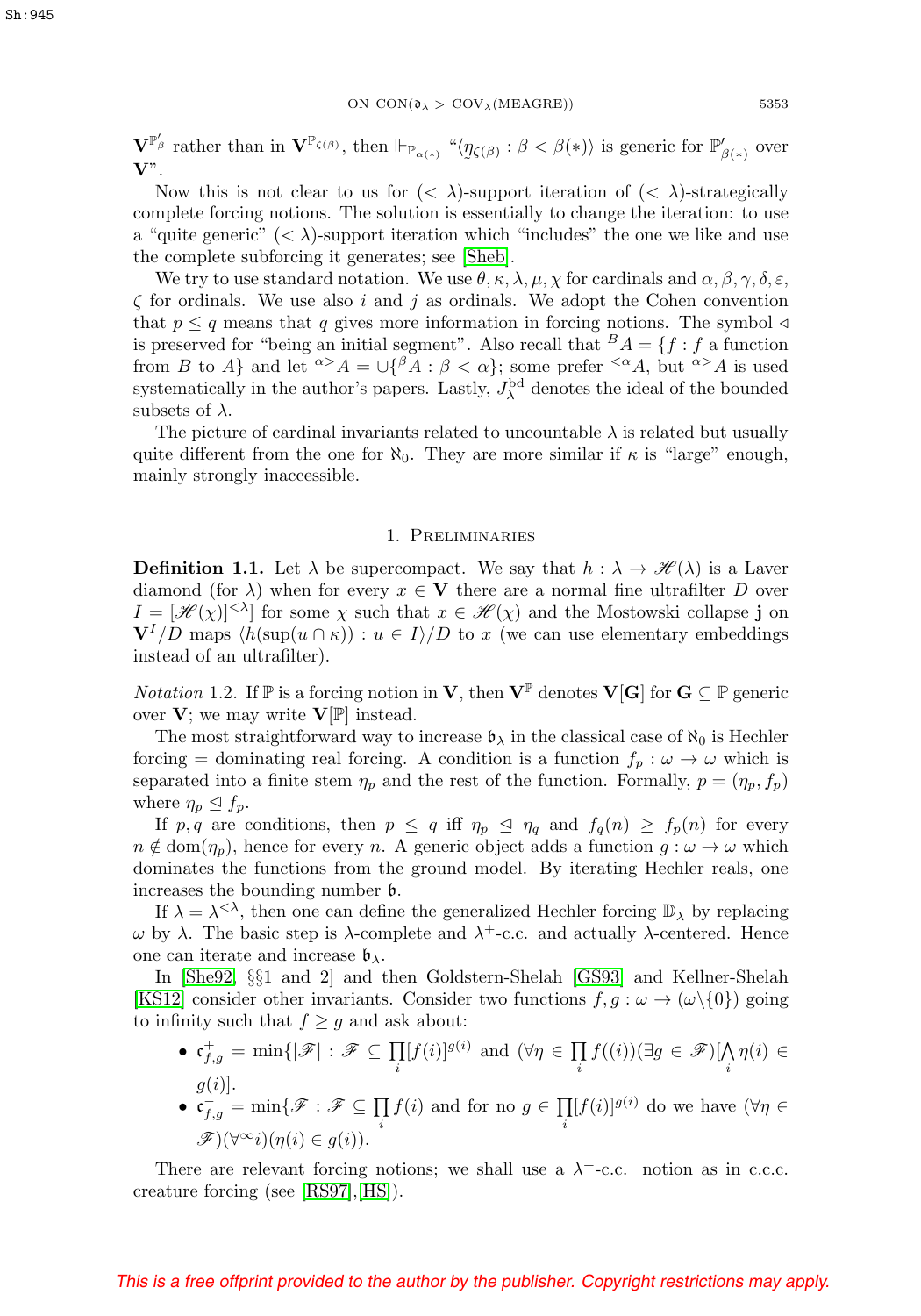For transparency:

**Convention 1.3.** Below  $\lambda$ ,  $\bar{\theta}$  are as in Definition [1.4.](#page-3-0)

<span id="page-3-0"></span>**Definition 1.4.** Let  $\lambda$  be inaccessible, and let  $\hat{\theta} = \langle \theta_{\varepsilon} : \varepsilon \langle \lambda \rangle$  be a sequence of regular cardinals  $\langle \lambda \rangle$  satisfying  $\theta_{\varepsilon} > \varepsilon$ .

(1) We define the forcing notion  $\mathbb{Q} = \mathbb{Q}_{\bar{\theta}}$  by

\n- (*α*) 
$$
p \in \mathbb{Q}
$$
 iff
\n- (a)  $p = (\eta, f) = (\eta^p, f^p)$
\n- (b)  $\eta \in \prod_{\zeta < \zeta \in \mathcal{E}} \theta_{\zeta}$  for some  $\varepsilon < \lambda$ ,  $(\eta$  is called the trunk of *p*)
\n- (c)  $f \in \prod_{\zeta < \lambda} \theta_{\zeta}$
\n- (d)  $\eta \triangleleft f$
\n- (*β*)  $p \leq_{\mathbb{Q}} q$  iff
\n- (a)  $\eta^p \leq \eta^q$
\n- (b)  $f^p \leq f^q$ , i.e.,  $(\forall \varepsilon < \lambda) f^p(\varepsilon) \leq f^q(\varepsilon)$
\n- (c) if  $\ell g(\eta^p) \leq \varepsilon < \ell g(\eta^q)$ , then  $\eta^q(\varepsilon) \in [f^p(\varepsilon), \lambda)$  actually follows.
\n

(2) The generic is  $\eta = \bigcup \{ \eta^p : p \in \mathbf{G}_{\mathbb{Q}_{\bar{\theta}}} \}.$ <br>The new forcing defined above is not

The new forcing defined above is not  $\lambda$ -complete anymore. By fixing a stem  $\eta$  one can define a short increasing sequence of conditions which goes up to some  $\theta_{\zeta}$  at the  $\zeta$ -th coordinate and hence has no upper bound in  $\prod \theta_{\zeta}$ . However, this ζ<ε forcing is  $( $\lambda$ )-strategy complete since the completeness (=COM) player can$ increase the stem at each move.

*Remark* 1.5. The forcing is parallel to the creature forcing from  $\text{[She92, §§1, 2]}$  $\text{[She92, §§1, 2]}$  $\text{[She92, §§1, 2]}$ , [\[KS12\]](#page-18-9), but they are  $\omega\omega$ -bounding.

Recall the following.

### <span id="page-3-1"></span>**Definition 1.6.**

(1) We say that a forcing notion  $\mathbb P$  is  $\alpha$ -strategically complete when for each  $p \in \mathbb P$ in the following game  $\mathcal{O}_{\alpha}(p, \mathbb{P})$  between the players COM and INC, the player COM has a winning strategy.

A play lasts  $\alpha$  moves. In the  $\beta$ -th move, first the player COM chooses  $p_{\beta} \in \mathbb{P}$ such that  $p \leq_{\mathbb{P}} p_{\beta}$  and  $\gamma < \beta \Rightarrow q_{\gamma} \leq_{\mathbb{P}} p_{\beta}$ , and second the player INC chooses  $q_\beta \in \mathbb{P}$  such that  $p_\beta \leq_{\mathbb{P}} q_\beta$ .

The player COM wins a play if he has a legal move for every  $\beta < \alpha$ .

(2) We say that a forcing notion  $\mathbb P$  is  $( $\lambda$ )-strategically complete when it is$  $\alpha$ -strategically complete for every  $\alpha < \lambda$ .

Basic properties of  $\mathbb{Q}_{\bar{\theta}}$  are summarized and proved in [\[GS12,](#page-18-12) §2].

The following fact describes some immediate connections between various concepts of completeness:

# <span id="page-3-2"></span>**Fact 1.7.**

- (a) If  $\overline{\mathbb{Q}} = \langle \mathbb{P}_{\alpha}, \mathbb{Q}_{\beta} : \alpha \leq \delta, \beta < \delta \rangle$  is a  $( $\lambda$ )-support iteration of  $( $\lambda$ )$$ strategically complete forcing notions, then  $\mathbb{P}_{\delta}$  is also  $(< \lambda)$ -strategically complete (see e.g. [\[She00\]](#page-18-13)).
- (b) If P is a  $( $\lambda$ )-strategically complete forcing notion, then  $(^{\lambda >}Ord)^{\mathbf{V}} =$$  $({}^{\lambda>}\text{Ord})^{\mathbf{V}^{\mathbb{P}}},$  and consequently  $\lambda$  is strongly inaccessible in  $\mathbf{V}^{\mathbb{P}}.$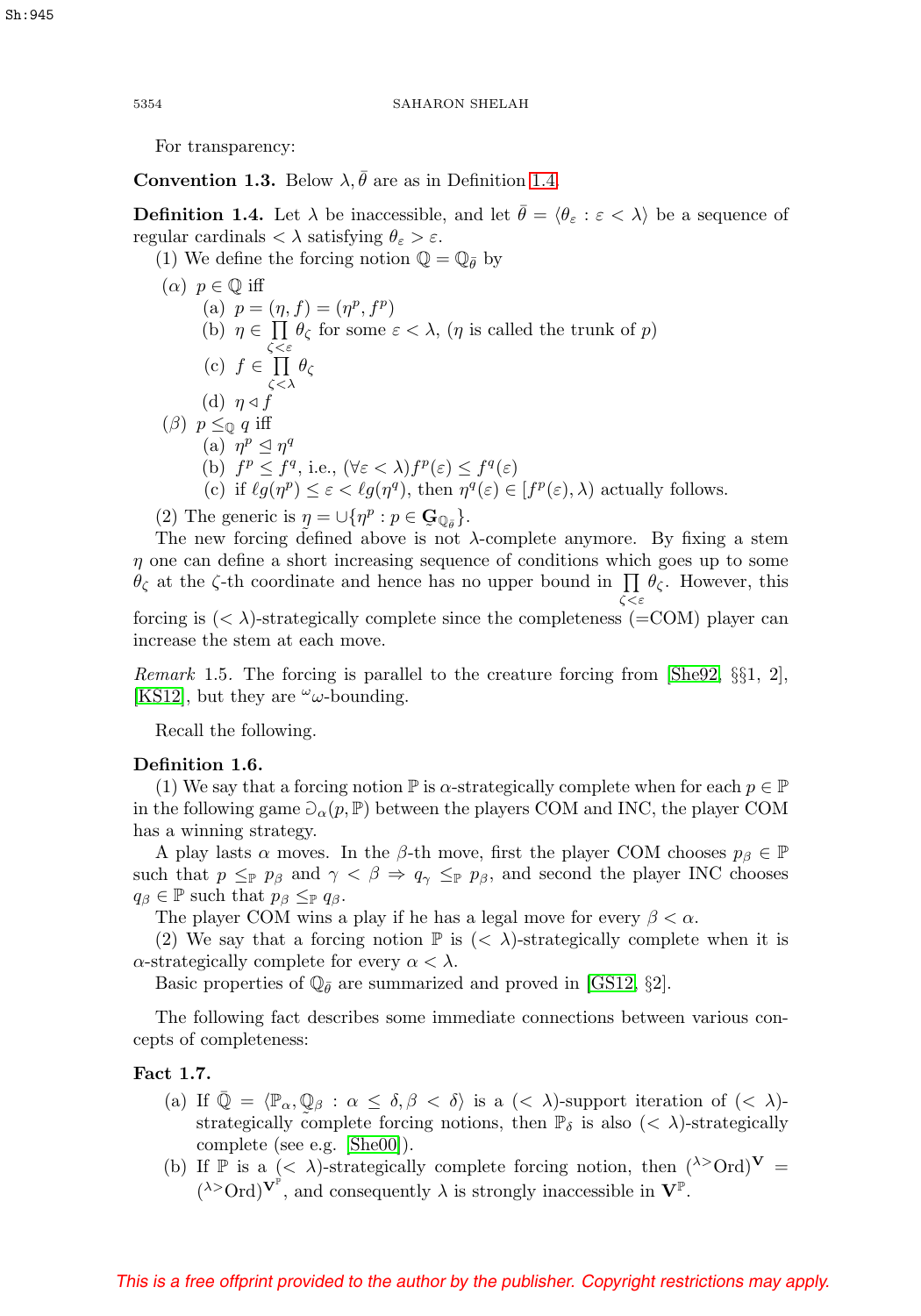- (c) Like (a), replacing  $( $\lambda$ )-strategically complete" by " $( $\lambda$ )-complete".$$
- (d) If  $\mathbb P$  is  $( $\lambda$ )-complete, then  $\mathbb P$  is  $\lambda$ -strategically complete.$

<span id="page-4-0"></span>**Definition 1.8.** For an ordinal  $\alpha_* = \alpha(*)$  let  $\mathbf{Q}_{\lambda,\bar{\theta},\alpha(*)}$  be the class of quadruples  $\mathbf{q} = (\bar{u}, \bar{\mathbb{P}}, \bar{\mathbb{Q}}, \bar{\eta})$  consisting of (omitting  $\alpha_*$  means for some  $\alpha_*$  and  $\ell g(\mathbf{q}) = \alpha_{\mathbf{q}} = \alpha_*$ ):

- (a)  $\bar{u} = \langle u_{\alpha} : \alpha < \alpha_* \rangle$  and  $\bar{\mathscr{P}} = \langle \mathscr{P}_{\alpha} : \alpha < \alpha_* \rangle$  where  $\mathscr{P}_{\alpha} \subseteq [u_{\alpha}]^{\leq \lambda}, u_{\alpha} \subseteq \alpha$ , without loss of generality  $\mathscr{P}_{\alpha}$  is closed under subsets (but is not necessarily an ideal)
- (b)  $\langle \mathbb{P}_{0,\alpha}, \mathbb{Q}_{0,\beta} : \alpha \leq \alpha_*, \beta < \alpha_* \rangle$  is a  $( $\lambda$ )-support iteration, and let  $\mathbb{P}_{q,0} =$$  $\mathbb{P}_{\mathbf{q},0,\alpha(\mathbf{q})}$
- (c) each of  $\mathbb{P}_{\alpha}$  is strategically  $( $\lambda$ )-complete and  $\lambda$ <sup>+</sup>-c.c.$
- (d)  $\eta_{\beta} \in \Pi \bar{\theta}$  is the generic of  $\mathbb{Q}_{\beta}$  where  $\eta_{\beta}$ , the generic of  $\mathbb{Q}_{\beta}$  (defined in clause  $\tilde{(\epsilon)}$  below), is  $\mathcal{L} \mathcal{L} \eta_{\alpha} : \eta \in \tilde{\mathbf{G}}_{\mathbb{Q}_{\alpha}}$ (e) below), is  $\cup \{\eta_p : p \in \mathbf{G}_{\mathbb{Q}_{\beta}}\}\$
- (e) if  $\mathbf{G} \subseteq \mathbb{P}_{\beta}$  is generic over **V**, then  $\eta_{\alpha}[\mathbf{G}]$  in  $(\Pi \overline{\theta}, \langle \mathcal{I}_{\lambda}^{\text{bd}})$  dominate every  $\mathcal{U} \in \Pi \overline{\theta}$  from  $\mathbf{V}[\ell]$  :  $\alpha \in \mathcal{U}$  when  $\mathcal{U} \in \mathcal{P}$  : moreover in  $\mathbf{V}[\mathbf{G}]$  $\nu \in \Pi \overline{\theta}$  from  $\mathbf{V}[\langle \eta_{\gamma} : \gamma \in u \rangle]$  when  $u \in \mathscr{P}_{\alpha}$ ; moreover, in  $\mathbf{V}[\mathbf{G}]$ 
	- (\*)  $\mathbb{Q}_{\beta}[\mathbf{G}]$  is the subforcing of  $\mathbb{Q}_{\bar{\theta}}$  consisting of the  $p \in \mathbb{Q}_{\bar{\theta}}$  such that for some  $\bar{s}$ ,  $f, p_{\infty}$  (so  $p_{\infty} = p$ , etc.) we have: some  $\bar{s}$ ,  $f$ ,  $\eta_p$  (so  $\eta_p = \eta$ , etc.) we have:

$$
(α) p = (η, f) = (ηp, fp), so η ∈ Π ε < ζ ε < ζ
$$
 for some ζ < λ

- $(\beta) \ \bar{s} = \langle (u_i, f_i) : i < i_* \rangle$
- $(\gamma)$   $i_* < \lambda$
- (δ) for each  $i < i_*$  we have  $u_i \in \mathscr{P}_{\beta}, \eta \triangleleft f_i \in \Pi \overline{\theta}$  and  $f_i \in \mathbf{V}[\langle \eta_\gamma[\mathbf{G}] :$  $\tilde{\phantom{a}}$  $\gamma \in u_i$ )
- (ε)  $f = \sup\{f_i : i < i_*\};$  i.e.,  $\varepsilon < \lambda \Rightarrow f(\varepsilon) = \bigcup\{f_i(\varepsilon) : i < i_*\}.$
- (f) Notation: So  $u_{\mathbf{q},\alpha} = u_{\alpha}, \mathbb{P}_{\mathbf{q},\alpha} = \mathbb{P}_{\alpha}$ , etc., but when **q** is clear from the context we may omit it.

# <span id="page-4-1"></span>**Definition 1.9** (For  $\mathbf{q} \in \mathbf{Q}_{\lambda, \bar{\theta}, \alpha(*)}$ ).

(1) We let  $\alpha \leq \alpha_*, \mathbb{P}_{1,\alpha} = \mathbb{P}_{1,\alpha}^{\mathbf{q}}$  be essentially the completion of  $\mathbb{P}_{\alpha}$ ; we express it by:

- (\*)<sub>1</sub> the elements of  $\mathbb{P}_{1,\alpha} = \mathbb{P}_{\mathbf{q},1,\alpha}$  are of the form  $\mathbf{B}(\ldots, \eta_{\gamma_i}, \ldots)_{i \leq i(*)}$  where:<br>( $\alpha$ )  $i_* = i(*) \leq \lambda$  $(\alpha)$   $i_* = i(*) \leq \lambda$ 
	- ( $\beta$ )  $\gamma_i \in \mathscr{U}$  for  $i < i_*$
	- ( $\gamma$ ) **B** is a  $\lambda$ -Borel function from  $i^{(*)}(\Pi \bar{\theta})$  into  $\{0, 1\} = \{\text{false}, \text{true}\};$  **B** is from **V**, of course, such that  $\mathbb{F}_{\mathbb{P}_{q}}$  "**B** $(\ldots, \eta_{\gamma_i}, \ldots)_{i \leq i(*)} = 0$ ".
- $(*)_2$  the order is natural:

$$
\mathbb{P}_{1,\alpha} \models " \mathbf{B}_1(\ldots, \mathbf{y}_{\gamma(i,1)}, \ldots)_{i < i(1)} \leq \mathbf{B}_2(\ldots, \mathbf{y}_{\gamma(i,2)}, \ldots)_{i < i(2)}"
$$

iff  $\Vdash_{\mathbb{P}_{\alpha}}$  "if  $\mathbf{B}_2(\ldots, \eta_{\gamma(i,2)}[\mathbf{G}], \ldots)_{i \leq i(1)}$  is equal to 1, then so is

$$
\mathbf{B}_1(\ldots, \eta_{\gamma(i,1)}, \ldots)_{i
$$

(2) For  $\mathscr{U} \subseteq \alpha_*$  let  $\mathbb{P}_{\mathscr{U}} = \mathbb{P}_{\mathscr{U}}^{\mathbf{q}}$  be the subforcing of  $\mathbb{P}_{1,\alpha(\mathbf{q})}$  consisting of

$$
\{\mathbf B(\ldots,\underline{\eta}_{\gamma(i)},\ldots)_{i
$$

 ${ {\bf B}}(\ldots, \eta_\gamma)$ <br>and  $\gamma_i \in \mathscr{U}$  for every  $i < i(*)$ .

<span id="page-4-2"></span>Claim 1.10.

(1) For any sequence  $\langle u_\alpha, \mathscr{P}_\alpha : \alpha < \alpha_* \rangle$  as above, i.e., as in clause (a) of Definition [1.8,](#page-4-0) there is one and only one  $\mathbf{q} \in \mathbb{Q}_{\lambda, \bar{\theta}, \alpha_*}$  with  $u_{\mathbf{q}, \alpha} = u_{\alpha}, \mathscr{P}_{\mathbf{q}, \alpha} = \mathscr{P}_{\alpha}$ for  $\alpha < \alpha_*$ .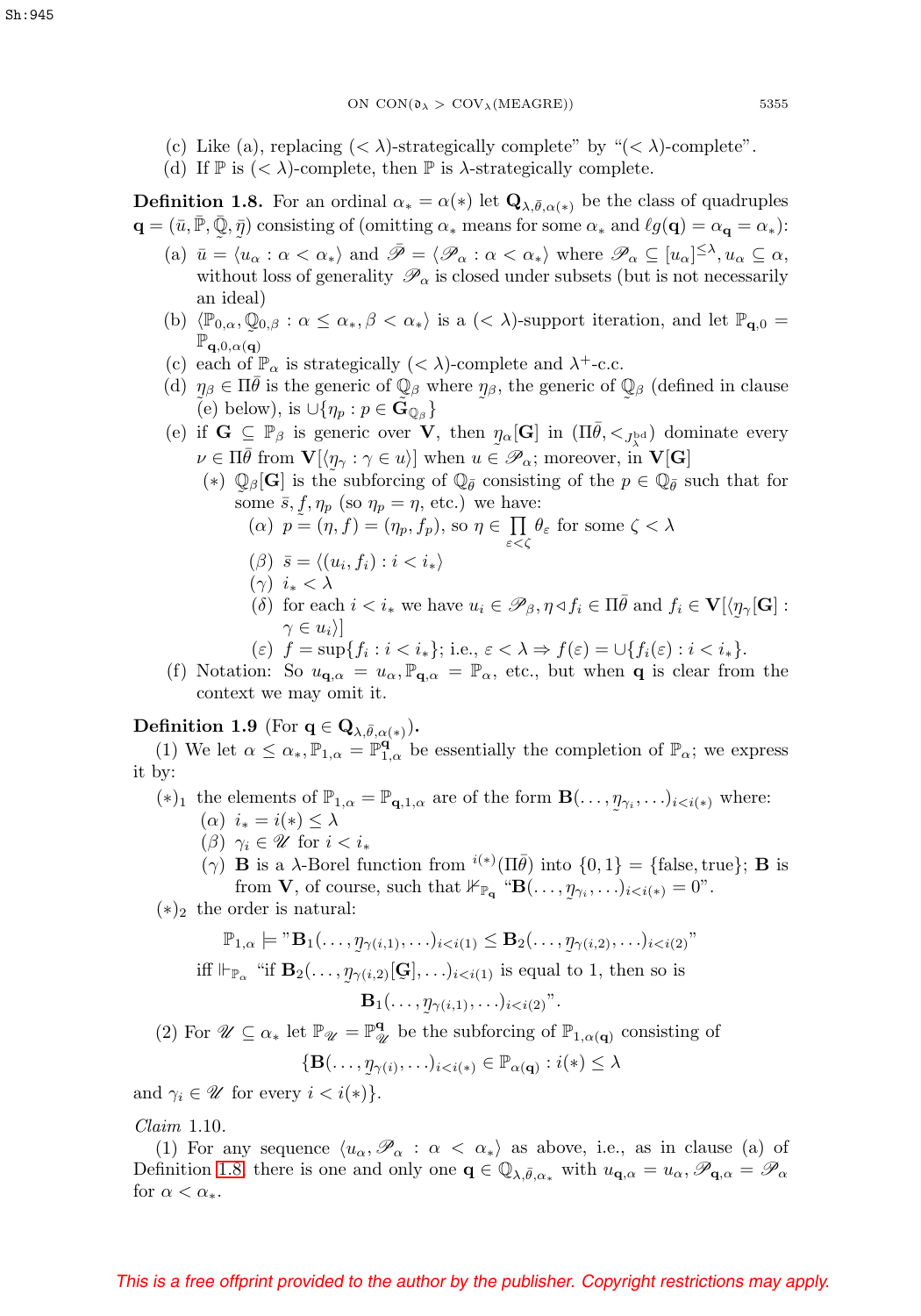(1a) For  $\alpha \leq \alpha_*$  and  $\mathscr{U} \subseteq \alpha_*$ , the forcing notions  $\mathbb{P}_{q,\alpha}$ ,  $\mathbb{P}_{q,\mathscr{U}}$ 's are well defined and are as demanded in Definition [1.9.](#page-4-1)

(2) For every  $\alpha \leq \alpha_*$  the set  $\mathbb{P}_{\mathbf{q},\alpha}^{\bullet}$  of  $p \in \mathbb{P}_{\mathbf{q},\alpha}$  satisfying the following is dense:

- (\*) if  $\beta \in \text{dom}(p)$ , then  $q = p(\beta)$  is a  $\mathbb{P}^{\bullet}_{\beta}$ -name of a member of  $\mathbb{Q}_{\beta}$  such that:<br>(a)  $p_{\alpha} i_{\alpha} (u_{\alpha} : i \leq i_{\alpha})$  are objects (not just  $\mathbb{P}_{\alpha}$ -names) (a)  $\eta_q, i_q, \langle u_{q,i} : i \langle i_q \rangle$  are objects (not just  $\mathbb{P}_{\alpha}$ -names)
	- (b)  $f_q = \sup\{f_{q,i} : i < i_q\}$ , each  $f_{q,i}$  is a  $\mathbb{P}'_\beta$ -name of a member of  $\Pi \overline{\theta}$ <br>(c) each  $f_i$  has the form  $\mathbf{B}_{\alpha,i}(\ldots,p_{\alpha(i)},\ldots)$  is  $\alpha(\alpha_i)$ , where  $\{\gamma(i,j)\}$
	- (c) each  $f_i$  has the form  $\mathbf{B}_{q,i}(\ldots,\eta_{\gamma(i,j)},\ldots)_{j where  $\{\gamma(i,j):j*j\leq j(i)\}\subset\mathcal{U}*$  is a Borel function from  $\frac{\partial(*)}{\partial I}$  into  $\Pi\overline{\theta}$$  $j(i)$ }  $\subseteq u_{p,i}$  and  $\mathbf{B}_q$  is a Borel function from  $\theta^{(*)}(\Pi \bar{\theta})$  into  $\Pi \bar{\theta}$ (d)  $p(\beta) = (y_q, f_q).$

(3) Above for every  $v \subseteq \alpha$  and  $j_* < \lambda$  the set of  $p \in \mathbb{P}_{\alpha}^{\bullet}$  such that  $v \subseteq \text{dom}(p) \wedge$  $(\forall \beta \in \text{dom}(p))(\ell g(\eta_{p(\beta)}) > j_*)$  is dense.

 $(4)$   $\mathbb{P}_{q,0,\alpha} \ll \mathbb{P}_{q,1,\alpha}$ ; moreover  $\mathbb{P}_{q,1,\alpha}$  is dense in  $\mathbb{P}_{q,2,\alpha}$  and  $\mathscr{U}_1 \subseteq \mathscr{U}_2 \subseteq \alpha_q \Rightarrow$  $\mathbb{P}_{\mathscr{U}_1}^{\mathbf{q}} \leq \mathbb{P}_{\mathscr{U}_2}^{\mathbf{q}} \leq \mathbb{P}_{\mathbf{q},\alpha}$ , so  $\mathbb{P}_{\mathbf{q},\{\beta:\beta<\alpha\}} = \mathbb{P}_{\mathbf{q},2,\alpha}$  and  $|\mathbb{P}_{\mathbf{q},\mathscr{U}}| \leq |\mathscr{U}|^{\lambda}$ .

(5) If  $\alpha < \alpha_*$  and  $u \in \mathscr{P}_\alpha$ , then  $\eta_\alpha \in \Pi \overline{\theta}$  dominate every  $\nu \in (\Pi \overline{\theta})^{\mathbf{V}[\overline{\eta}] \setminus u}$ .<br>(6) Assume  $\mathbf{G} \subset \mathbb{P}$  is generic over  $\mathbf{V}$   $n = n$  [**G**] and  $n' \in (\Pi \overline{\theta})^{\mathbf{V}}$ 

(6) Assume  $\mathbf{G} \subseteq \mathbb{P}_{\mathbf{q}}$  is generic over  $\mathbf{V}, \eta_{\alpha} = \eta_{\alpha}[\mathbf{G}],$  and  $\eta'_{\alpha} \in (\Pi \bar{\theta})^{\mathbf{V}[\mathbf{G}]}$  for  $\leq \alpha_{\alpha}$ , and  $\{(\alpha, \varepsilon) : \alpha \leq \alpha_{\alpha}, \varepsilon \leq \alpha \text{ and } \eta_{\alpha}(\varepsilon) \neq \eta'(\varepsilon)\}$  has cardinality  $\leq \lambda$  $\alpha < \alpha_*$ , and  $\{(\alpha, \varepsilon) : \alpha < \alpha_*, \varepsilon < \alpha \text{ and } \eta_\alpha(\varepsilon) \neq \eta'_\alpha(\varepsilon)\}\$  has cardinality  $< \lambda$ . Then for some (really unique)  $G'$  we have  $G' \subseteq \mathbb{P}_q$  is generic over **V** and  $\alpha$ .

(7) Assume  $\mathbf{G} \subseteq \mathbb{P}_{\mathcal{U}}^{\mathbf{q}}$  is generic over  $\mathbf{V}, \eta_{\alpha} = \eta_{\alpha}[\mathbf{G}],$  and  $\eta'_{\alpha} \in (\Pi \bar{\theta})^{\mathbf{V}[\mathbf{G}]}$  for  $\leq \alpha_{\alpha}$ , and  $\{(\alpha, \varepsilon) : \alpha \leq \alpha_{\alpha}, \varepsilon \leq \alpha \text{ and } \eta_{\alpha}(\varepsilon) \neq \eta'(\varepsilon)\}$  has cardinality  $\alpha < \alpha_*$ , and  $\{(\alpha, \varepsilon) : \alpha < \alpha_*, \varepsilon < \alpha \text{ and } \eta_\alpha(\varepsilon) \neq \eta'_\alpha(\varepsilon)\}\$  has cardinality  $\langle \lambda \rangle$ . Then for some (really unique)  $G'$  we have  $G' \subseteq \mathbb{P}^q_\mathcal{U}$  is generic over **V** and  $\alpha$ .

*Proof.* See [\[Sheb\]](#page-18-5).  $\Box$ 

<span id="page-5-0"></span>**Theorem 1.11.** For any ordinal  $\alpha_*$  there is a quadruple  $(\mathbf{q}, \delta_*, \mathcal{U}_*, h)$  such that:

- (A) (a)  $\mathbf{q} \in \mathbf{Q}_{\lambda, \bar{\theta}}$  and let  $\delta_* = \ell g(\mathbf{q})$ 
	- (b)  $\mathscr{U}_* \subseteq \delta_*$  has order type  $\alpha_*$
	- (c) h is the order preserving function from  $\alpha_*$  onto  $\mathscr{U}_*$

(d) if  $\alpha \in \mathscr{U}_*,$  then  $\mathscr{U}_* \cap \alpha \in \mathscr{P}_{\mathbf{q}, \alpha}$ 

(B) if  $\mathscr{U}_1 \subseteq \mathscr{U}_*, \mathscr{U}_2 \subseteq \mathscr{U}_*,$  otp $(\mathscr{U}_1) =$  otp $(\mathscr{U}_2)$ , and g is the order preserving function from  $\mathcal{U}_1$  onto  $\mathcal{U}_2$ , then g induces an isomorphism  $\hat{g}$  from  $\mathbb{P}_{q_1}$ onto  $\mathbb{P}_{q,\mathcal{U}_2}$  mapping  $\eta_\beta$  to  $\eta_{g(\beta)}$  for  $\beta \in \mathcal{U}_1$ .

*Proof.* By [\[Sheb,](#page-18-5) §4].  $\Box$ 

### 2. The forcing

In this section we prove the main result of the paper, which reads as follows:

**Theorem 2.1.** Assume

- (a)  $\lambda$  is supercompact
- (b)  $\lambda < \kappa = cf(\kappa) < \mu = cf(\mu) = \mu^{\lambda}$ .

Then for some forcing notion  $\mathbb P$  not collapsing cardinals  $\geq \lambda$ ,  $\lambda$  is still supercompact in  $\mathbf{V}^{\mathbb{P}}$  and  $\text{cov}_{\lambda}(\text{measure}) = \kappa$ ,  $\mathfrak{d}_{\lambda} = \mu$ .

*Proof.* By Lemma [2.3\(](#page-6-0)1) we force  $\Box_{\lambda}$  while maintaining the supercompactness of  $\lambda$ . By Lemma [2.7](#page-10-0) we force  $\mathfrak{d}_{\lambda} = \mu \wedge \text{cov}_{\lambda}(\text{measure}) = \kappa$  using a forcing notion  $\mathbb P$  which is  $\lambda^+$ -c.c. and  $(< \lambda)$ -strategically complete. Notice that  $\lambda$  is still supercompact in the generic extension, so we are done.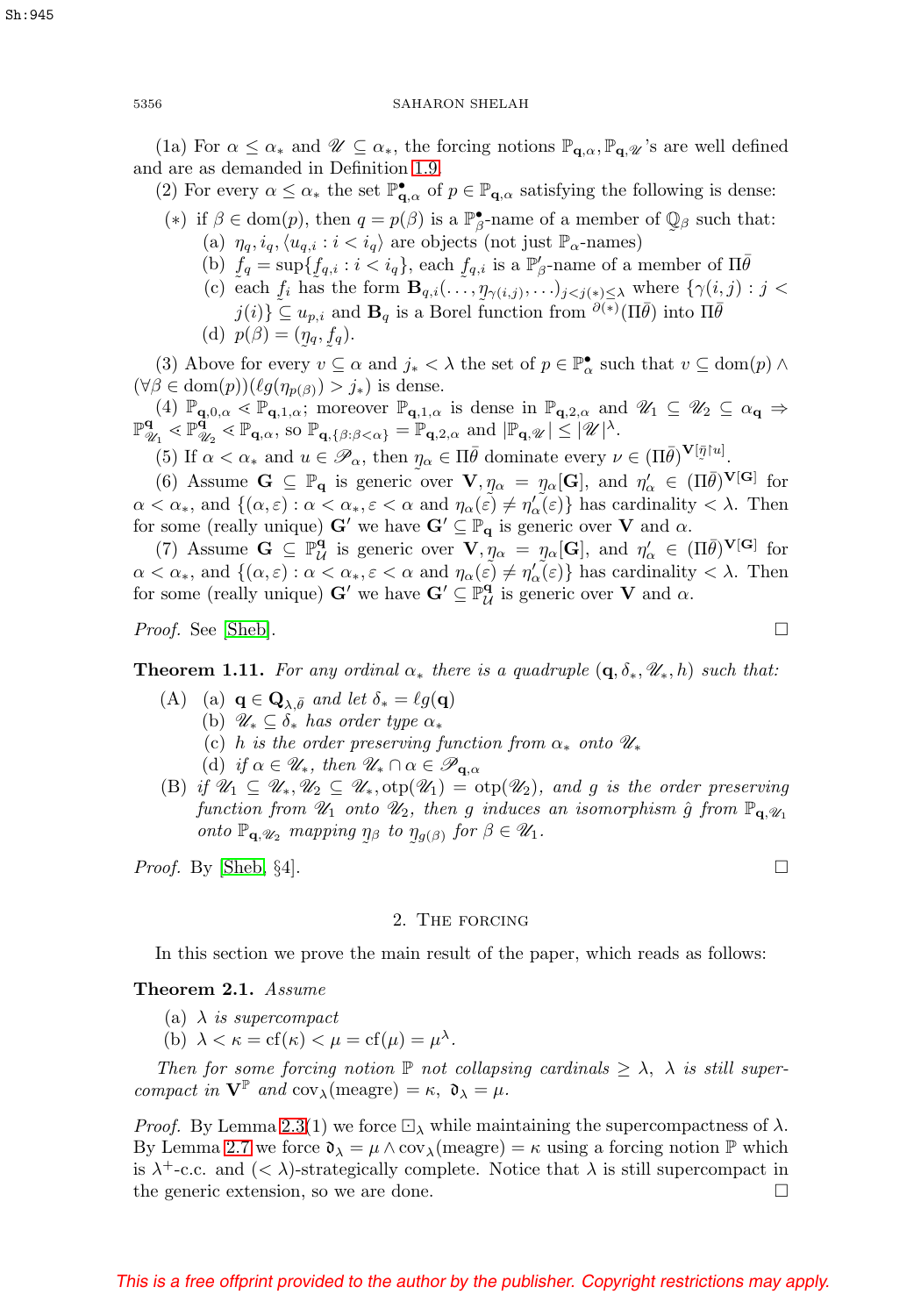<span id="page-6-1"></span>**Definition 2.2.** For  $\lambda$  supercompact we define  $\Box_{\lambda}$  by:

- $\Box_{\lambda}$  for any regular cardinal  $\chi > \lambda$  and forcing notion  $\mathbb{P} \in \mathcal{H}(\chi)$  which is  $(< \lambda$ )-strategically complete (see Definition [1.6\(](#page-3-1)2)) the following set  $\mathscr{S} =$  $\mathscr{S}_{\mathbb{P}} = \mathscr{S}_{\chi,\mathbb{P}}$  is a stationary subset of  $[\mathscr{H}(\chi)]^{<\lambda}$ :
	- $\mathscr{S} = \mathscr{S}_{\mathbb{P}} = \mathscr{S}_{\chi,\mathbb{P}}$  is the set of N's such that for some  $\lambda_N, \chi_N, \mathbf{j} = \mathbf{j}_N$ ,
	- $A = A_N, M = M_N, G = G_N$  we have (and we may say that

 $(\lambda_N, \chi_N, \mathbf{j}_N, \mathbb{A}_N, M_N, \mathbf{G}_N)$  is a witness for  $N \in \mathscr{S}_{\chi, \mathbb{P}}$  or for  $(N, \mathbb{P}, \chi)$ ) which means:

- (a)  $N \prec (\mathscr{H}(\chi)^{\mathbf{V}}, \in)$  and  $\mathbb{P} \in N$
- (b) the Mostowski collapse of N is  $\mathbb{A}$ , and let  $\mathbf{j}_N : N \to \mathbb{A}$  be the unique isomorphism
- (c)  $N \cap \lambda = \lambda_N$  and  $\lambda_N \ge N \subseteq N$  and  $\lambda_N$  is strongly inaccessible
- (d)  $\mathbb{A} \subseteq M := (\mathcal{H}(\chi_N), \in), M$  is transitive as well as  $\mathbb{A}$
- (e)  $\mathbf{G} \subseteq \mathbf{j}_N(\mathbb{P})$  is generic over A for the forcing notion  $\mathbf{j}_N(\mathbb{P})$
- (f)  $M = \mathbb{A}[\mathbf{G}].$

Our first lemma is basically close to Laver's indestructibility. It consists of two parts. In the first part we prove that one can force  $\Box_{\lambda}$  at a supercompact cardinal  $\lambda$  while preserving its supercompactness. In the second part, we prove that this can be done in an indestructible manner. Namely, any further extension of the universe by a  $(< \lambda$ )-directed-closed forcing notion will preserve the principle  $\square_{\lambda}$ .

# <span id="page-6-0"></span>**Lemma 2.3.**

(1) If  $\lambda$  is supercompact, then after some preliminary forcing of cardinality  $\lambda, \lambda$ is still supercompact and  $\Box_{\lambda}$  from Definition [2.2](#page-6-1).

(2) The statement  $\Box_{\lambda}$  holds in  $V^{\mathbb{P}}$  when **V** satisfies  $\Box_{\lambda}$  and  $\mathbb{P}$  is a  $( $\lambda$ )$ strategically complete forcing notion and  $\mathbb P$  is  $( $\lambda$ )-directed closed; but see 2.4(2).$ 

Remark 2.4.

(1) Recall "P is a  $( $\lambda$ )-directed closed" means:$ 

(\*) if J is a directed partial order of cardinality  $\langle \lambda \rangle$  and  $p_s \in \mathbb{P}$  for  $s \in J$  and  $s \leq J$   $t \Rightarrow p_s \leq_{\mathbb{P}} p_t$ , then the set  $\{p_s : s \in J\}$  has an upper bound in  $\mathbb{P}$ .

(2) In Lemma [2.3\(](#page-6-0)2) we can weaken the assumption " $\mathbb{E}_{\lambda}$  and  $\mathbb{P}$  is  $(< \lambda)$ -directed closed" to:

- $\boxplus$  if  $\chi > \lambda$  and  $\mathbb{P} \in \mathcal{H}(\chi)$ , then we have  $(A) \Rightarrow (B)$  where:
	- (A)  $N \prec (\mathcal{H}(\chi), \in)$  and  $\lambda_N, \chi_N, \mathbf{j}_N, \mathbf{G}_N, \mathbb{Q}$  satisfies:
		- (a)  $\mathbb{P}, \mathbb{Q} \in N, N \cap \lambda = \lambda_N < \chi_N < \lambda, [N]^{<\lambda_N} \subseteq N$
		- (b)  $\overline{Q}$  is a P-name of  $( $\lambda$ )-strategically closed forcing notion (c)  $\overline{\mathbf{i}}$  is the Mostowski collapse of  $N$ : its range is  $\mathbb{A}$$
		- (c)  $\mathbf{j}$  is the Mostowski collapse of N; its range is  $\mathbb{A}$
		- (d) **G** is a subset of  $\mathbf{j}(\mathbb{P} * \mathbb{Q})$ , generic over A
		- (e)  $\mathbb{A}[\mathbb{G}] = \mathscr{H}(\chi_N)$
	- (B)  $\{p \in \mathbb{P} \cap N: \text{ for some } (p', q') \in \mathbf{G} \text{ we have } \mathbf{j}(p) = p'\}\$  has a common  $\tilde{\phantom{a}}$ upper bound in P.
- (3) We can e.g. restrict the  $\chi$  to be a strong limit.

*Proof.* (1) This is similar to the proof in Laver  $\left[ \text{Lav78} \right]$  using Laver's diamond (see Definition [1.1\)](#page-2-0), but as requested we elaborate. By Laver  $[Lav78]$  without loss of generality there is a Laver diamond  $h : \lambda \to \mathcal{H}(\lambda)$ . Let  $E = \{ \theta : \theta < \lambda \}$  and let  $\alpha < \theta \Rightarrow h(\alpha) \in \mathcal{H}(\theta)$ , clearly a club of  $\lambda$ , and let  $\langle \kappa_{\varepsilon} : \varepsilon < \lambda \rangle$  list  $\{\theta \in E : \theta \text{ is }$ strongly inaccessible} in increasing order.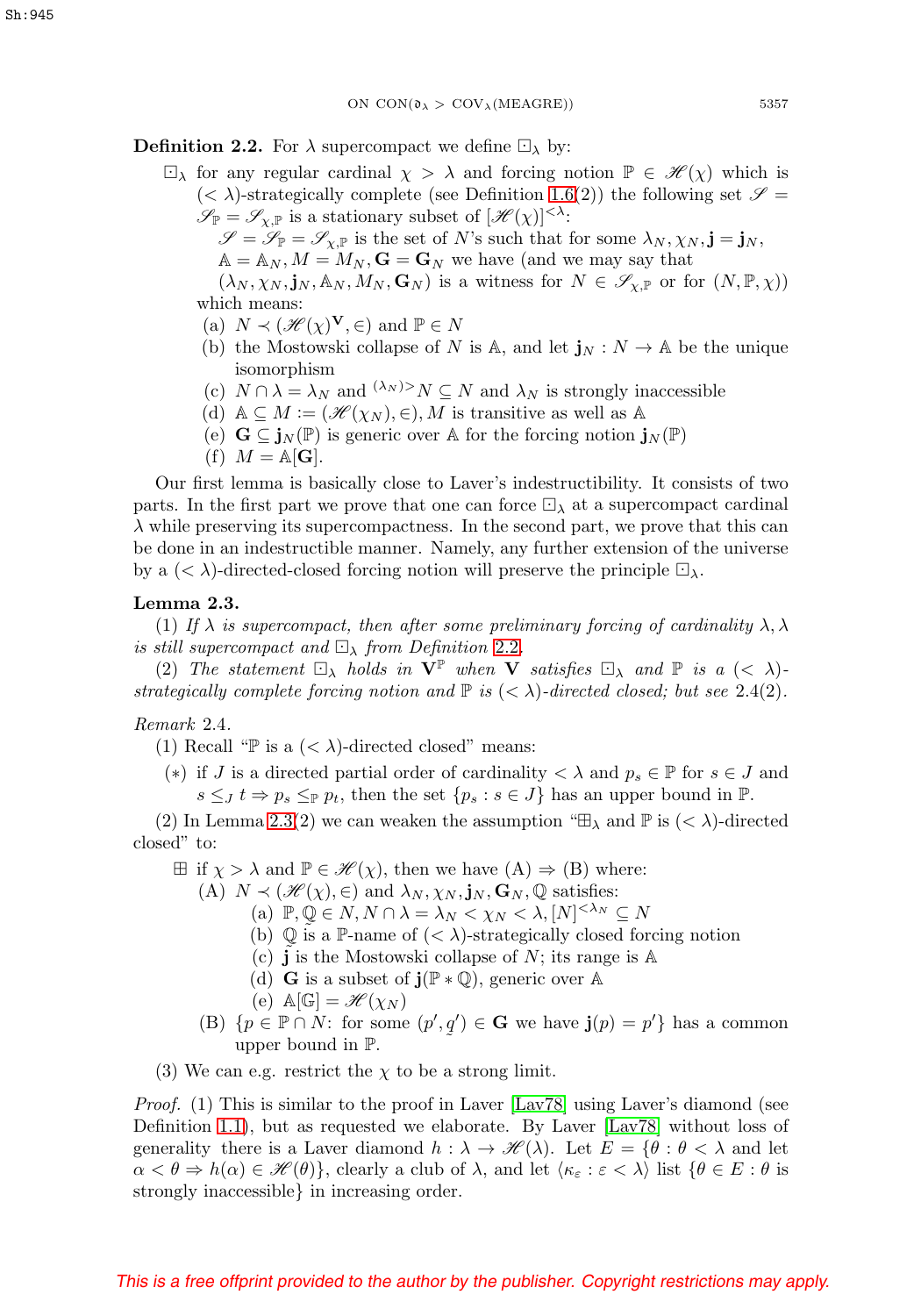We now define  $\mathbf{q}_{\varepsilon}$  and  $\bar{\chi}^{\varepsilon}$  by induction on  $\varepsilon \leq \lambda$  such that:

- (\*) (a)  $\mathbf{q}_{\varepsilon} = \langle \mathbb{P}_{\zeta}, \mathbb{Q}_{\xi} : \zeta \leq \varepsilon, \xi < \varepsilon \rangle$  is an Easton support iteration (so  $\mathbb{P}_{\zeta}, \mathbb{Q}_{\xi}$ do not depend on  $\varepsilon$ )  $\tilde{a}$ 
	- (b)  $\mathbb{P}_{\zeta} \subseteq \mathscr{H}(\kappa_{\zeta})$
	- (c)  $\bar{\chi}^{\varepsilon} = \langle \chi_{\zeta} : \zeta < \varepsilon \rangle$  where each  $\chi_{\xi}$  is a regular cardinal  $\in [\kappa_{\xi}, \kappa_{\xi+1})$
	- (d)  $\mathbb{Q}_{\xi} \in \mathcal{H}(\chi_{\xi+1})$  is a  $\mathbb{P}_{\xi}$ -name of a  $( $\kappa_{\xi}$ )-strategically complete forcing notion$ notion
	- (e) if  $h(\xi)=(\mathbb{Q},\chi)$  and the pair  $(\mathbb{Q},\chi)$  satisfies the requirements on  $(\mathbb{Q}_{\epsilon},\chi_{\epsilon})$  in clauses (c).(d), then  $(\mathbb{Q}_{\epsilon},\chi_{\epsilon})=h(\xi)$ .  $(\mathbb{Q}_{\xi}, \chi_{\varepsilon})$  in clauses (c),(d), then  $(\mathbb{Q}_{\xi}, \chi_{\xi}) = h(\xi)$ .

Concerning clause (b), which says " $\mathbb{P}_{\zeta} \subseteq \mathcal{H}(\kappa_{\zeta})$ ", note that for  $\zeta$  a limit ordinal letting  $\kappa_{\leq \zeta} = \bigcup \{ \kappa_{\xi} : \xi \leq \zeta \}$  we have  $\kappa_{\leq \zeta}$  is a strong limit and:

- if  $\kappa_{\leq \zeta}$  is regular, equivalently strongly inaccessible, then  $\kappa_{\leq \zeta} = \kappa_{\zeta}$  and  $\mathbb{P}_{\zeta} = \bigcup \{\mathbb{P}_{\xi} : \xi < \zeta\},\$ and so  $\mathbb{P}_{\zeta} \subseteq \bigcup \{\mathscr{H}(\kappa_{\xi}) : \xi < \zeta\} = \mathscr{H}(\kappa_{<\zeta}) = \mathscr{H}(\kappa_{\zeta})$
- if  $\kappa_{< \zeta}$  is singular, then  $\mathbb{P}_{\zeta} \subseteq \mathcal{H}(\kappa_{< \zeta}^+) \subseteq \mathcal{H}(\kappa_{\zeta})$  as  $\kappa_{\zeta}$  is inaccessible  $> \kappa_{< \zeta}$ .

We can easily carry the induction so  $\mathbf{q}_{\lambda}$  is well defined,  $\mathbb{P}_{\lambda} = \cup \{\mathbb{P}_{\varepsilon} : \varepsilon < \lambda\} \subseteq$  $\bigcup \{\mathcal{H}(\kappa_{\varepsilon}) : \varepsilon < \lambda\} = \mathcal{H}(\lambda)$ , and " $\xi < \lambda \Rightarrow \mathbb{P}_{\lambda}/\mathbb{P}_{\xi}$  is  $(<\kappa_{\xi})$ -strategically complete"; hence  $\mathbb{P}_{\lambda}/\mathbb{P}_{\xi}$  adds no new sequence of length  $\lt \kappa_{\xi}$  of ordinals. Clearly it is enough to prove that in  $\mathbf{V}^{\mathbb{P}_{\lambda}}$  we have  $\Box_{\lambda}$ .

Toward a contradiction assume  $\chi, \mathbb{P}, \mathscr{S} = \mathscr{S}_{\chi, \mathbb{P}}$  form a counterexample in  $\mathbf{V}^{\mathbb{P}_{\lambda}}$ ; hence there are  $p_* \in \mathbb{P}_\lambda$  and  $\mathbb{P}_\lambda$ -names  $\chi, \mathbb{P}, \mathscr{L}, E$  such that  $p_* \Vdash_{\mathbb{P}_\lambda} \chi > \lambda$  is<br>regular  $\mathbb{P} \in \mathscr{H}(\chi)$  and  $\mathscr{L}$  is defined as in  $\Box$ , and  $E \subset [\mathscr{H}(\chi) \mathbf{V}[\mathbb{P}_\lambda]] < \lambda$  is a club regular,  $\mathbb{P} \in \mathcal{H}(\chi)$ , and  $\mathcal{L}_{\chi,\mathbb{P}}$  is defined as in  $\Box_{\lambda}$ , and  $E \subseteq [\mathcal{H}(\chi)^{\mathbf{V}[\mathbb{P}_{\lambda}]}]^{<\lambda}$  $(\chi)$ , and  $\mathscr{L}_{\chi,\mathbb{P}}$  is defined as in  $\Box_{\lambda}$ , and  $\underline{F} \subseteq [\mathscr{H}(\chi)^{\mathbf{V}[\mathbb{P}_{\lambda}]}]^{<\lambda}$  is a club  $\tilde{\phantom{a}}$ disjoint to  $\mathscr{L}$ ".<br>As we can in

As we can increase  $p_*,$  without loss of generality,  $\chi = \chi$  and let  $x = (\chi, \mathbb{P});$  and  $\mathbf{V} \models$  " $\lambda$  is supercompact and h is a Laver diamond" for some  $(I, D, \mathbf{M}, \mathbf{i}, \mathbf{j}_0, \mathbf{i}_1)$ . as  $V \models$  " $\lambda$  is supercompact and h is a Laver diamond" for some  $(I, D, M, \mathbf{j}, \mathbf{j}_0, \mathbf{j}_1)$ , we have:

- $(*)_1$  (a) **M** is a transitive class
	- (b) **M** is a model of ZFC
	- $(c)$   $^{\chi}$ **M**  $\subset$  **M**
	- (d) **j** is an elementary embedding from **V** into **M**
	- (e) crit(**j**) =  $\lambda$
	- (f)  $\mathbf{j}(h)(\lambda) = (\chi, \mathbb{P})$ <br>(g)  $I = [\mathcal{H}(\chi_{\lambda})] \leq \lambda$
	- (g)  $I = [\mathcal{H}(\chi_1)]^{<\lambda}$  and  $\chi_1 > \chi$
	- (h)  $D$  is a fine normal ultrafilter on  $I$
	- (i) **j**<sub>0</sub> is the canonical elementary embedding of **V** into  $V^{I}/D$
	- (j) **M** is the Mostowski collapse of  $V^{I}/D$
	- (k)  $\mathbf{j}_1$  is the canonical isomorphism from  $\mathbf{V}^I/D$  onto  $\mathbf{M}$
	- (1)  $j = j_1 \circ j_0$ .

Moreover, by Definition [1.1](#page-2-0)

 $(*)_2$   $x = \mathbf{j}_1(\langle f(\sup(u \cap \lambda)) : u \in I \rangle / D).$ Let  $\mathbf{q} = \mathbf{j}(\mathbf{q}_{\lambda})$  so  $\mathbf{q} = \langle \mathbb{P}_{\zeta}, \mathbb{P}_{\zeta} \rangle$  $\tilde{\phantom{a}}$  $\mathbb{Q}_{\xi} : \zeta \leq \mathbf{j}(\lambda), \xi < \mathbf{j}(\lambda)$  and  $\zeta < \lambda \Rightarrow \mathbb{P}_{\zeta}^{\mathbf{q}} = \mathbb{P}_{\zeta}$ , etc. So (\*)<sub>3</sub> in **M** the pair  $x = (\chi, \mathbb{P})$  satisfies:<br>(a)  $\chi \in (\chi, \mathbf{i}(\lambda))$  **i**(A) is inaccessi

(a)  $\chi \in (\lambda, \mathbf{j}(\lambda)), \mathbf{j}(\lambda)$  is inaccessible

(b)  $\mathbb{P} \in \mathscr{H}(\chi)$ <br>(c)  $\mathbb{P}$  is a  $\mathbb{P}_{\lambda-1}$ 

(c)  $\mathbb{P}$  is a  $\mathbb{P}_{\lambda}$ -name of a  $(< \lambda)$ -strategically complete forcing notion.  $[\text{Why? Because }[\mathbf{M}]^{\chi} \subseteq \mathbf{M}$ ; hence  $\mathscr{H}(\chi^{+})^{\mathbf{V}} \subseteq \mathbf{M}$ .]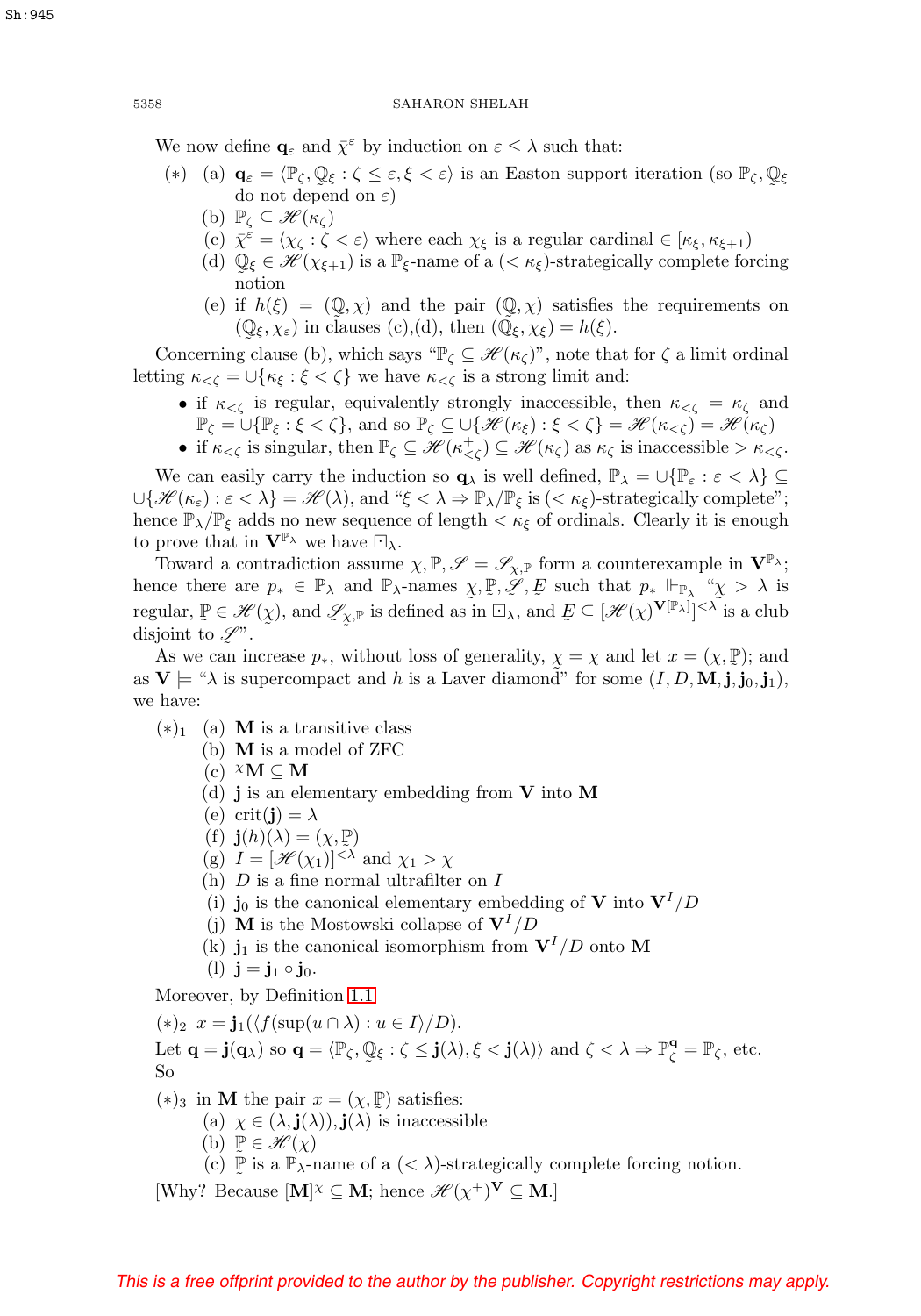Now

- $(*)<sub>4</sub>$  the following sets belong to D:
	- (a)  $\mathscr{S}_1 = \{u \in I : x \in u \text{ and } (\mathscr{H}(\chi_1), \in) | u \prec (\mathscr{H}(\chi_1), \in) \}$
	- (b)  $\mathscr{S}_2 = \{u \in \mathscr{S}_1 : u \cap \lambda \text{ is an inaccessible cardinal we call } \lambda_u\}$
	- (c)  $\mathscr{S}_3 = \{u \in \mathscr{S}_2$ : the Mostowski collapse  $N_u^1$  of  $(\mathscr{H}(\chi_1), \in)$  [u is isomorphic to some  $(\mathscr{H}(\chi_u^1), \in)$ .

[Why? As D is a fine and normal ultrafilter on I.]

(\*)<sub>5</sub> for every formula  $\varphi = \varphi(-) \in \mathbb{L}({\{\in\}})$  the following are equivalent:

- (a)  $(\mathscr{H}(\chi_1), \theta) \models \varphi[x]$
- (b)  $(\mathcal{H}(\chi_1), \in)^I/D \models \varphi[\langle h(u \cap \lambda) : u \in I \rangle/D]$
- (c)  $\mathcal{X}_{\varphi}^1 \in D$  where  $\mathcal{X}_{\varphi}^1 = \{u \in I : x \in u \text{ and } (\mathcal{H}(\chi_1), \in) | u \models \varphi[x] \}$
- (d)  $\mathscr{X}_{\varphi}^2 \in D$  where  $\mathscr{X}_{\varphi}^2 = \{u \in I : p_*, x \in u \text{ and } (\mathscr{H}(\chi_u), \in) \models \varphi[\mathbf{j}_u(x)]\}$
- (e)  $\mathscr{X}_{\varphi}^3 \in D$  where  $\mathscr{X}_{\varphi}^3 = \{u \in I : x \in u, \chi_u^1 = \text{otp}(\chi_u[u], \text{ and } (\mathscr{H}(\chi_u^1), \in)$  $\models \varphi$ [**j**<sub>u</sub> $(x)$ ].

[Why? We have (a)  $\Leftrightarrow$  (c) as D is a fine normal ultrafilter on  $I = \mathcal{H}(\chi_1)$ ; we have (c)  $\Leftrightarrow$  (d) as  $j_u$  is an isomorphism from  $(\mathscr{H}(\chi_1), \in)$  [u onto  $\mathscr{H}(\chi_u^1)$ ; we have (d)  $\Leftrightarrow$  (e) by the choice of D; lastly, (b)  $\Leftrightarrow$  (c) by the Los theorem.]

Hence

 $(*)_6$  there is N as required in  $\mathbf{V}^{\mathbb{P}_*}.$ 

[Why? Choose  $u \in I$  which belongs to all the sets from D mentioned in  $(*)_4 +$ (\*)<sub>5</sub>. Let  $\zeta = u \cap \lambda$ , so it is inaccessible, even measurable, and let  $\mathbf{j}_u(x) = \mathbf{j}_u(\chi, \mathbb{P}) =$ <br> $h(\zeta)$  so (by the choice of  $\Omega$ )  $h(\zeta) = (\chi \Omega)$  and  $\Omega$ ) is a  $\mathbb{P}$  consume h( $\zeta$ ), so (by the choice of **q**) h( $\zeta$ ) = ( $\chi$ ,  $\mathbb{Q}_\zeta$ ) and  $\mathbb{Q}_\zeta$  is a  $\mathbb{P}_{\mathbf{q},\zeta}$ -name.<br>Let **G** be a subset of  $\mathbb{P}_{\mathbf{q}} = \mathbb{P}_\lambda$  to which  $p_*$  belongs.  $\mathbf{G}_\zeta = \mathbf{G}$  (

Let **G** be a subset of  $\mathbb{P}_{q} = \mathbb{P}_{\lambda}$  to which  $p_*$  belongs,  $\mathbf{G}_{\zeta} = \mathbf{G} \cap \mathbb{P}_{q,\zeta}$ , hence is a generic subset of  $\mathbb{P}_{q,\zeta}$  over **V**, hence a generic subset of  $\mathbf{j}_u(\mathbb{P}_q) \in \mathcal{H}(\chi_{\zeta})$ ; and let  $N = ((\mathcal{H}(\chi_1), \in) [u][\mathbf{G}], \mathbb{A} = (\mathcal{H}(\chi_{\zeta})^{\mathbf{V}[\mathbf{G}_{\zeta}]}, \in), M = \mathbb{A}^{\mathbb{Q}_{\zeta}[\mathbf{G}_{\zeta}]}$ . Easily N is as promised, a contradiction to the choice of  $p_*$ .

So we are done proving part (1).

(2) Let  $\mathbb Q$  be a forcing notion in  $\mathbf V^{\mathbb P}$  which is  $( $\lambda$ )-strategically complete and$ (even) (<  $\lambda$ )-directed closed, let  $\emptyset \in \mathbb{Q}$  be the weakest condition, let  $\chi_1$  be large enough so that  $\lambda, \mathbb{Q}, E \in \mathcal{H}(\chi_1)$ , and it suffices to prove that in  $\mathbf{V}^{\mathbb{P}}$ , the set  $\mathcal{H}_{\alpha,\mathbb{Q}}$  is stationary. So let  $\mathbb{Q}, E$  be  $\mathbb{P}$ -names such that for some  $n \in \mathbb{P}$  we have  $\mathscr{S}_{\chi_1,\mathbb{Q}}$  is stationary. So let  $\mathbb{Q}, E$  be P-names such that for some  $p \in \mathbb{P}$  we have  $p \Vdash_{\mathbb{P}} \mathscr{C}(\chi_1)$  is  $( $\lambda$ )-strategically complete.  $( $\lambda$ )-directed closed, forcing$$  $p \Vdash_{\mathbb{P}} \text{``$\mathbb{Q}$} \in \mathscr{H}(\chi_1) \text{ is } (<\lambda) \text{-strategically complete, } (<\lambda) \text{-directed closed, forcing}$ notion,  $\mathcal{F}$  a club of  $[\mathcal{H}(\chi_1)]^{<\lambda}$  disjoint to  $\mathcal{I}_{\chi_1,\mathbb{Q}}$ "; no need to use a name for  $\chi_1$  as  $\tilde{\phantom{a}}$ we can increase p.

Let  $\chi \gg \chi_1$ . Now  $\mathbb{P} * \mathbb{Q} \in \mathscr{H}(\chi)$  is a  $( $\lambda$ )-strategically complete forcing notion,$ and without loss of generality code  $(\chi_1, E)$ . As  $\Box_{\lambda}$  holds in **V** we can apply it to the forcing  $\mathbb{P}_{\geq p} * \mathbb{Q}$ , so we can find a tuple  $(N, \lambda_N, \chi_N, \mathbf{j}_N, \mathbb{A}_N, M_N, \mathbf{G}_N)$  witnessing it; in particular,  $(p, \emptyset) \in \mathbf{G}_N$ ,  $\mathbb{P} * \mathbb{Q} \in N$ , so  $\chi_1, E \in N$ . Let  $\mathbf{G}_{\mathbb{P}}$  be a subset of **P** generic over **V** which extends  $\{\tilde{p}' : (p', q') \in \mathbf{G}_N\}$ , possible because  $\mathbf{G}_N$  is in **V**, a subset of  $\mathbb{P}$  which has an upper bound. This is the only place we use " $\mathbb{P}$  is  $(< \lambda$ -directed closed".

Next, let  $\mathbf{V}_1 = \mathbf{V}[\mathbf{G}_{\mathbb{P}}], N_1 = N[\mathbf{G}_{\mathbb{P}}], E_1 = E[\mathbf{G}_{\mathbb{P}}], \mathbb{A}_1 = \mathbb{A}[\mathbf{j}_N''(\mathbf{G}_{\mathbb{P}} \cap N)] =$ <br>  $\mathbf{V}_N' \cdot (\mathbf{n}', \mathbf{g}') \in \mathbf{G}_{\mathbb{P}}$  $\mathbb{A}[\{p' : (p', q') \in \mathbf{G}_N\}, \mathbf{G}_1 = \{q[\mathbf{j}''(G_{\mathbb{P}} \cap N)] : (p, q) \in \mathbf{G}_{\mathbb{P}}\}.$ 

Let  $N_2 = N_1 | \mathcal{H}(\chi_1)^{\mathbf{V}[\mathbf{G}_\mathbb{P}]}, \mathcal{S} = \mathcal{S}_\mathbb{Q}[\mathbf{G}_\mathbb{P}], \mathbf{j}_1 =$  the lifting of  $(\mathbf{j} | (N \cap \mathcal{H}(\chi)))$  to mapping  $N_1$  onto  $\mathbb{A}_1$ .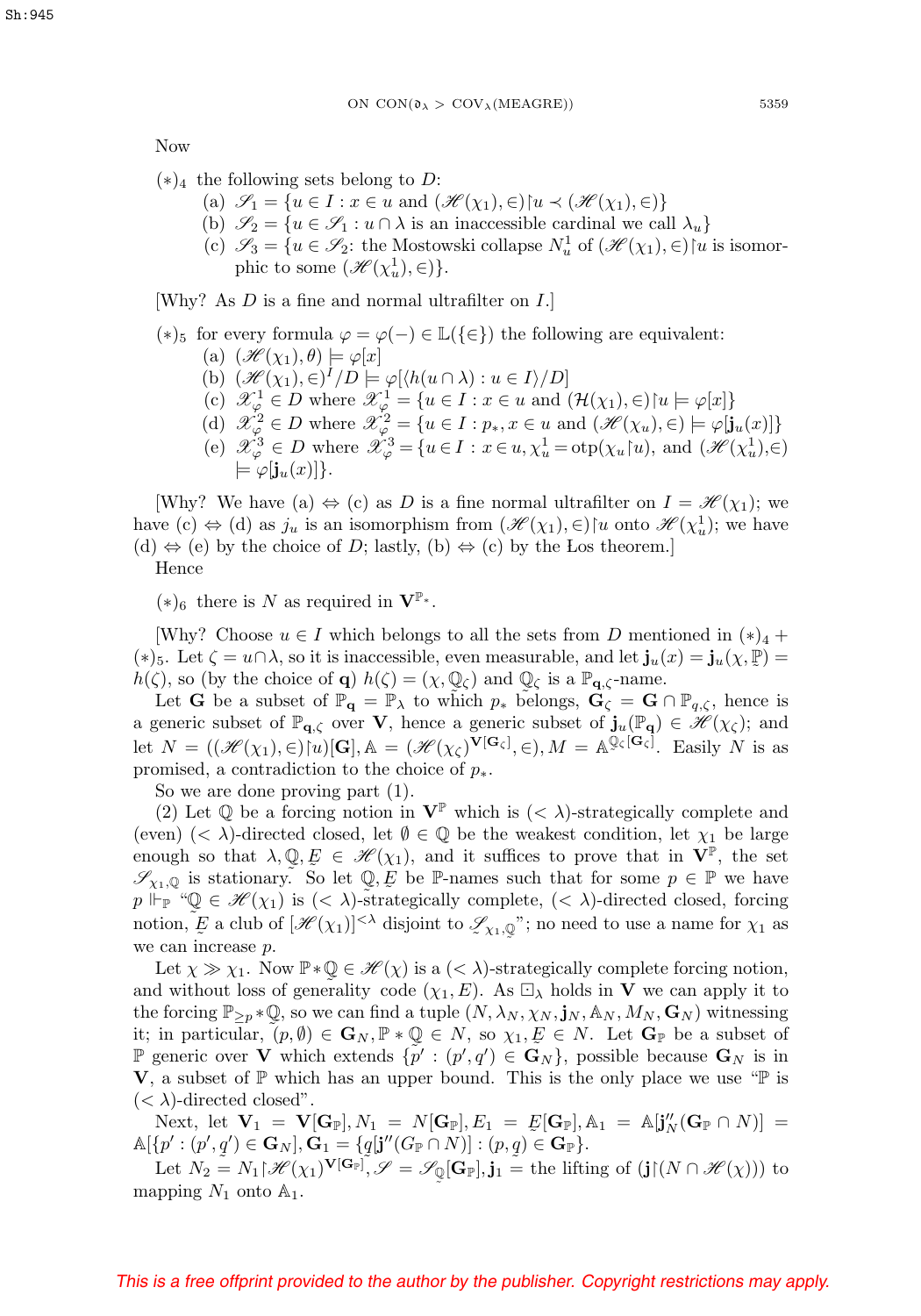Now recalling that p forces  $\overline{E}$  is disjoint to  $\mathscr{L}$ , clearly

 $(*)\;N_2 \in E.$ 

Hence

 $(*) N_1 \notin \mathscr{S}_1$ .

But easily in  $\mathbf{V}_1$  we have  $(\lambda_N, \chi_N, \mathbf{j}_1, \mathbb{A}_1, M_1 = M, \mathbf{G}_1)$  witness  $N_1 \in \mathcal{S} \cap E_1$ , a contradiction to the choice of  $E$ .  $E$ .

**Discussion 2.5.** Suppose that one wishes to force an inequality between two cardinal characteristics. There are two general approaches, which can be labeled as Top-down and Bottom-up. In the Bottom-up strategy one begins with a universe in which many characteristics are small, e.g., by assuming  $2^{\lambda} = \lambda^{+}$ , and then increases some of them while trying to keep the smallness of the rest. In the Top-down strategy one begins with a universe in which many characteristics are large. The forcing aims to decrease some of them while keeping the large value of the rest.

We shall use the Top-down approach, so we begin by increasing  $\mathfrak{b}_{\lambda}$  (and  $\mathfrak{d}_{\lambda}$ ) to some  $\mu = \text{cf}(\mu) > \lambda$ . Notice that  $\mathfrak{b}_{\lambda}$  is a relatively small characteristic and, in particular, always  $\mathfrak{b}_{\lambda} \leq \mathfrak{d}_{\lambda}$ . The next step will be to decrease  $cov_{\lambda}$ (meagre) in such a way that maintains the fact that  $\mathfrak{d}_{\lambda} = \mu$ . We shall increase  $\mathfrak{b}_{\lambda}$  by using the generalization to  $\lambda$  of Hechler forcing. This is a standard way to achieve this goal, but we spell out the proof since it demonstrates the way that we employ Lemma [2.3.](#page-6-0)

<span id="page-9-0"></span>Claim 2.6. Assume that:

- (a)  $\lambda$  is supercompact.
- (b)  $\lambda < \mu = \text{cf}(\mu) = \mu^{\lambda}$ .

Then one can force  $\mathfrak{b}_{\lambda} = \mathfrak{d}_{\lambda} = \mu$  while keeping the supercompactness of  $\lambda$  and the principle  $\Box_{\lambda}$ .

*Proof.* Begin with the preparatory forcing of Lemma [2.3](#page-6-0) to make  $\lambda$  indestructible and to force  $\Box$ , in such a way that it will be preserved by any further  $(< \lambda$ )-directedclosed forcing. By Lemma [2.3](#page-6-0) as in the applications of Laver-indestructibility we can assume that GCH holds above  $\lambda$  after the preparatory forcing. In particular, if  $\mu = cf(\mu) > \lambda$ , then  $\mu^{\lambda} = \mu$  follows.

Let  $\mathbb{D}_{\lambda}$  be the generalized Hechler forcing. A condition  $p \in \mathbb{D}_{\lambda}$  is a pair  $(\eta_p, f_p)$ such that  $\eta_p \in \langle \lambda \lambda, f_p \in \lambda \lambda$ , and  $\eta_p \leq f_p$ . If  $p, q \in \mathbb{D}_{\lambda}$ , then  $p \leq q$  iff  $\eta_p \leq \eta_q$  and  $f_p(\alpha) \leq f_q(\alpha)$  for every  $\alpha \in \lambda$ .

Let  $\mathbf{q} = \langle \mathbb{P}_{\alpha}, \mathbb{Q}_{\beta} : \alpha \leq \mu, \beta < \mu \rangle$  be a  $( $\lambda$ )-support iteration of the generalized$ Hechler forcing notions for  $\lambda$ . Explicitly,  $\mathbb{Q}_{\alpha}$  is the  $\mathbb{P}_{\alpha}$ -name of  $\mathbb{D}_{\lambda}$  in  $\mathbf{V}^{\mathbb{P}_{\alpha}}$  for every  $\alpha < \mu$ . Denote the generic  $\lambda$ -Hechler for  $\mathbb{Q}_{\alpha}$  by  $f_{\alpha}^{*}$ . So  $\mathbb{P}_{\mu}$  is the limit, and choose a generic  $\mathbf{G} \subseteq \mathbb{P}_{\mu}$ . We claim that  $\mathbf{V}[\mathbf{G}] \models$  " $\mathfrak{b}_{\lambda} = \mathfrak{d}_{\lambda} = \mu$ " as witnessed  $f^*_{\alpha}$ . So  $\mathbb{P}_{\mu}$  is the limit, and  $\langle f^*_{\alpha} : \alpha < \mu \rangle$ . Notice that  $2^{\lambda} = \mu$  in **V**[**G**], so it is sufficient to prove that  $\mathfrak{b}_{\lambda} = \mu$ in  $V[G]$ .

Since  $\lambda$  is regular, each  $\mathbb{Q}_{\alpha}$  is  $(< \lambda)$ -complete. By Fact [1.7,](#page-3-2)  $\mathbb{P}_{\alpha}$  is  $(< \lambda)$ -complete<br>well for every  $\alpha \leq \mu$ . Likewise, each  $\mathbb{Q}_{\alpha}$  is  $\lambda$ -centered, so  $\mathbb{P}_{\alpha}$  is  $\lambda$ +-c c. (see [She78] as well for every  $\alpha \leq \mu$ . Likewise, each  $\mathbb{Q}_{\alpha}$  is  $\lambda$ -centered, so  $\mathbb{P}_{\mu}$  is  $\lambda^{+}$ -c.c. (see [\[She78\]](#page-18-15) or [Shed]). It follows that **V**[**G**] preserves cardinals and cofinalities. Moreover, no or [\[Shed\]](#page-18-16)). It follows that **V**[**G**] preserves cardinals and cofinalities. Moreover, no new  $(< \lambda$ )-sequences are introduced. Notice also that  $\mathbb{P}_{\mu}$  is  $(< \lambda$ )-directed-closed, and hence  $\mathbf{V}[\mathbf{G}] \models \text{``$\lambda$}$  is supercompact and  $\Box_{\lambda}$  holds".

The main point is that  $\{f^*_\alpha : \alpha < \mu\}$  is an unbounded family in  $({}^\lambda \lambda)^{V[G]}$ . For this, assume that  $\Vdash_{\mathbb{P}_\mu}$  " $f \in \lambda \lambda$ ". For every  $\alpha < \lambda$  fix a maximal antichain ˜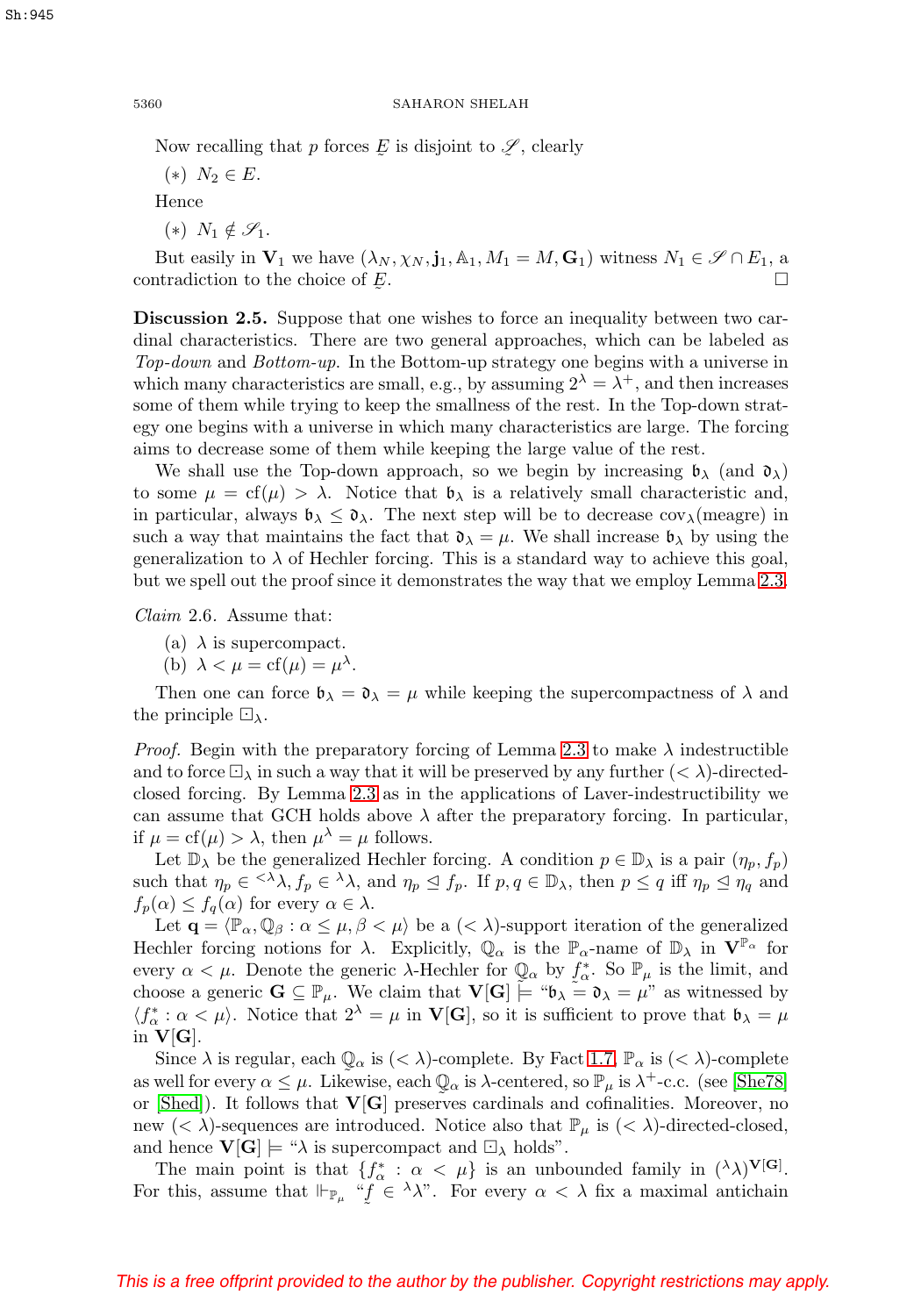$\langle p_{\alpha}, i : i \langle i_{\alpha} \leq \lambda \rangle$  of conditions which force a value to  $f(\alpha)$ . Let

$$
\delta = \sup(\cup \{ \operatorname{dom}(p_{\alpha,i}) : \alpha < \lambda, i < i_\alpha \}).
$$

Since  $\lambda < \mu = \text{cf}(\mu)$  we see that  $\delta < \mu$ , and clearly f is a  $\mathbb{P}_{\delta}$ -name. We conclude, therefore, that f is dominated by  $f_{\epsilon+1}^*$ , and hence  $\{\tilde{f}_{\epsilon}^* : \alpha < \mu\}$  exemplifies  $\mathfrak{b}_\lambda = \mu$ . therefore, that f is dominated by  $f_{\delta+1}^*$ , and hence  $\{f_{\alpha}^* : \alpha < \mu\}$  exemplifies  $\mathfrak{b}_{\lambda} = \mu$ .<br>This fact completes the proof. This fact completes the proof.

Our second lemma is the main burden of the proof. The statement of the theorem requires  $\lambda$  to be supercompact in order to obtain the indestructibility properties given by Lemma [2.3.](#page-6-0) The combinatorial part given in Lemma [2.7](#page-10-0) below requires only strong inaccessibility. However, we assume supercompactness in order to keep  $\Box_{\lambda}$ .

<span id="page-10-0"></span>**Lemma 2.7.** Assume that:

- (a)  $\lambda$  is supercompact
- (b)  $\Box_{\lambda}$  holds
- (c)  $\lambda < \kappa = \text{cf}(\kappa) < \mu = \text{cf}(\mu) = \mu^{\lambda}$ .

Then there exists a  $\lambda^+$ -c.c.  $(< \lambda$ )-strategically complete forcing notion  $\mathbb P$  such that  $\Vdash_{\mathbb{P}}$  " $\mathfrak{d}_{\lambda} = \mu \wedge \text{cov}_{\lambda}(\text{measure}) = \kappa$ ".

*Proof.* By Claim [2.6](#page-9-0) without loss of generality  $\mathfrak{b}_{\lambda} = \mathfrak{d}_{\lambda} = \mu$ . In particular,  $\lambda$  is supercompact, and  $\Box_{\lambda}$  holds in the generic extension. Let  $\langle f^*_{\alpha} : \alpha < \mu \rangle$  witness  $\mathfrak{b}_{\lambda} = \mathfrak{d}_{\lambda} = \mu$ , and without loss of generality  $\alpha < \beta < \mu \Rightarrow f_{\alpha}^* <_{J_{\lambda}^{\text{bd}}} f_{\beta}^*$ .

Recalling Definitions [1.8,](#page-4-0) [1.9,](#page-4-1) Claim [1.10,](#page-4-2) Theorem [1.11,](#page-5-0) in **V** there are  $\beta(*)$ , **q**,  $\bar{u}$ ,  $\mathscr{U}_*,\ldots$  such that:

- $(*)_1(A)$  **q**  $\in \mathbf{Q}_{\lambda,\bar{\theta},\beta(*)}$  so in particular we have (in **q**):
	- (a)  $\langle \mathbb{P}_{0,\alpha}, \mathbb{Q}_{0,\beta} : \alpha \leq \beta(*) , \beta < \beta(*) \rangle$  is a  $( $\lambda$ )-support iteration$
	- (b)  $\bar{u} = \langle \tilde{u}_{\beta} : \beta < \beta(*) \rangle, \bar{\mathscr{P}} = \langle \mathscr{P}_{\beta} : \beta < \beta(*) \rangle$
	- (c)  $u_{\beta} \subseteq \beta, \mathscr{P}_{\beta} \subseteq [u_{\beta}]^{\leq \lambda}$  is closed under subsets
	- (d)  $\mathbb{Q}_{0,\beta}$  has generic  $\eta_{\beta} \in \prod_{\varepsilon < \lambda} \theta_{\varepsilon}$  and  $\mathbb{P}_{1,\alpha}, \mathbb{P}_{1,\mathcal{U}}$  are as in [1.9.](#page-4-1)
	- (e)  $\mathbb{Q}_{0,\beta}$  is as in Definition [1.8\(](#page-4-0)e), so is  $\subseteq \mathbb{Q}_{\bar{\theta}}^{\mathbf{V}[\langle \eta_{\alpha}:\alpha \in u_{\beta} \rangle]}$ <br>  $\prod_{\beta,\beta} \theta$ , and  $\bar{\eta} = \langle \eta_{\beta} : \beta \leq \beta(\ast) \rangle$  $\bar{\theta}$  and  $\mathbb{H}_{\mathbb{P}_{\beta+1}}$  "  $\tilde{\phantom{a}}$  $\eta_\beta \in$  $\prod_{\gamma<\lambda} \theta_{\varepsilon}$ " and  $\bar{\eta} = \langle \eta_{\beta} : \beta < \beta(*) \rangle$  $\varepsilon < \lambda$  ,  $\varepsilon$  ,  $\varepsilon$
	- (f)  $\mathscr{U}_* \subseteq \beta(*)$  has order type  $\gamma(*) = \kappa$ , and  $\langle \beta_i^* : i \leq \kappa \rangle$  lists  $\mathscr{U}_* \cup \{ \beta(*) \}$ in increasing order
	- (g) If  $\beta \in \mathscr{U}_*$ , then  $[\mathscr{U}_* \cap \beta]^{\leq \lambda} \subseteq \mathscr{P}_{\beta}$ ; hence  $\subseteq u_{\beta}$  and  $\Vdash_{\mathbb{P}_{0,\beta+1}}$  "if  $\nu \in$  $\mathbf{V}[\langle \underline{\eta}_{\alpha} : \alpha \in \mathscr{U}_{*} \cap \beta \rangle] \cap \prod_{\varepsilon < \lambda} \theta_{\varepsilon}, \text{ then } \nu <_{J_{\lambda}^{\text{bd}}} \underline{\eta}$  ${\eta_\beta} "$
	- (h) if  $\alpha \leq \beta(*)$ , then  $\mathbb{P}_{0,\alpha}$  is  $(< \lambda)$ -strategically complete and  $\lambda^+$ -c.c.
	- (B) Letting  $\mathbb{P}'_i = \mathbb{P}_{\mathbf{q},1,\{\beta_j^*:j for  $i \leq \kappa$  we have:$ 
		- (a) The sequence  $\langle \mathbb{P}'_i : i \leq \gamma(*) \rangle$  of forcing notions is  $\prec$ -increasing and is continuous for ordinals  $i \leq \gamma(*)$  of cofinality  $\geq \lambda$
		- (b)  $\mathbb{P}'_i$  is  $( $\lambda$ )-strategically complete for  $i \leq \gamma(*)$$
		- $\text{(c)} \text{ } (\text{ } \prod \text{ } \theta_{\varepsilon})^{\mathbf{V}[\mathbb{P}'_{\gamma(*)}]} = \cup \{ (\text{ } \prod \text{ } \theta_{\varepsilon})^{\mathbf{V}[\mathbb{P}'_i]} : i < \gamma(*) \}.$
		- (d) The sequence  $\langle \mathbb{P}_{1,\beta} : \beta \leq \beta(*) \rangle$  is a sequence of forcing notions,  $\ll$ increasing; and if  $\beta \leq \beta(*)$ , then  $\mathbb{P}_{0,\beta} \leq \mathbb{P}_{1,\beta}$ , in fact is dense in it and if  $i \leq \gamma(*)$ , then  $\mathbb{P}'_i \lessdot \mathbb{P}_{1,\beta_i^*}$ .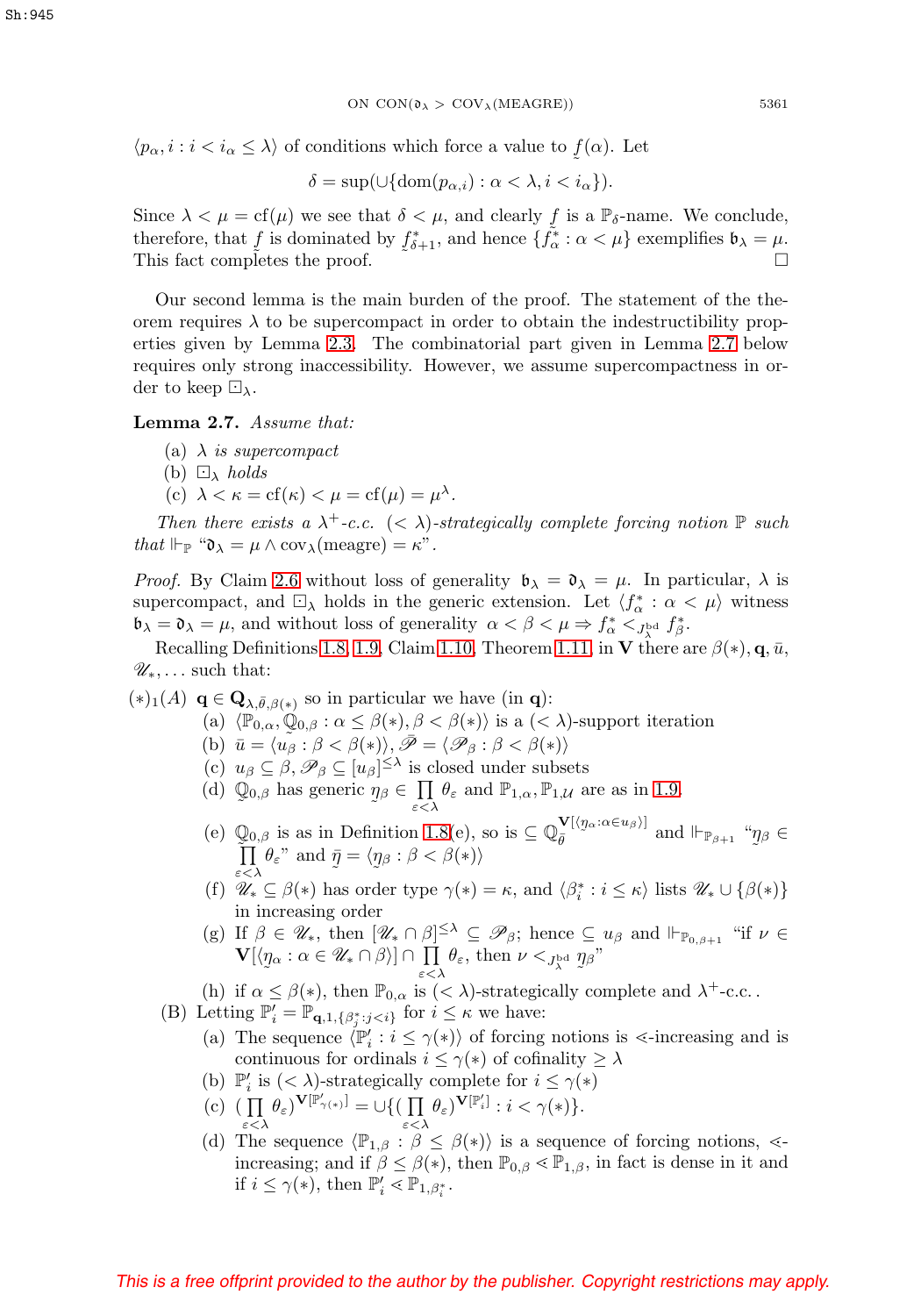We shall mention more properties later.

[Why are there such objects? We apply Theorem [1.11](#page-5-0) and Definition [1.8](#page-4-0) and Claim [1.10.](#page-4-2)]

Also

- (\*)<sub>2</sub> (a) recall  $\langle \beta_i^* : i \leq \gamma(*) \rangle$  lists  $\mathscr{U}_* \cup \{ \beta(*) \}$  in increasing order
	- (b) for  $i \leq \gamma(*) = \kappa$ , for  $i < \gamma(*)$  let  $g'_i$  be  $\eta_{\beta_i^*}$  (to avoid excessive subscripts). scripts),
		- (c) let  $\bar{g}' = \langle g'_i : i < \kappa \rangle$ <br>(d) let  $\bar{g}_{\alpha} = \bar{n}_{\alpha}$  for  $\alpha$
		- (d) let  $\tilde{g}_{\alpha} = \tilde{\eta}_{\alpha}$  for  $\alpha < \beta(*)$  and  $\bar{g} = \langle g_{\beta} : \beta < \beta(*) \rangle$ <br>(e)  $\mathscr{P}_{\alpha} = \tilde{\mathscr{P}}_{\alpha}$  and without loss of generality  $y_{\alpha}$
		- (e)  $\mathscr{P}_{\alpha} = \tilde{\mathscr{P}_{q,\alpha}}$ , and without loss of generality  $u_{\alpha} = \bigcup \{u : u \in \mathscr{P}_{\alpha}\}\)$  for  $\alpha < \beta(*)$ .
- (\*)<sub>3</sub> If  $u \in \mathscr{P}_\alpha$ ,  $\alpha < \beta$ (\*), then  $\Vdash_{\mathbb{P}_{0,\alpha+1}}$  "  $\tilde{\phantom{0}}$  $g_{\alpha} \in \prod_{\varepsilon < \lambda} \theta_{\varepsilon}$  dominates  $\left( \prod_{\varepsilon < \lambda} \theta_{\varepsilon} \right)^{\mathbf{V}[\langle g_{\beta} : \beta \in u \rangle]},$ the order being modulo  $J_{\lambda}^{\rm bd}$ .

[Why? By the choice of the forcing; see Definition [1.4.](#page-3-0)]

$$
(*)_4 \Vdash_{\mathbb{P}'_{\kappa}} \text{``$\bar{g}' = \langle g_i' : i < \kappa \rangle$ is <$\bar{f}_{\lambda}^{\text{bd}}$-increasing and cofinal in $(\prod_{\varepsilon < \lambda} \theta_{\varepsilon}, <_{\bar{f}_{\lambda}^{\text{bd}}})$''}.
$$

[Why? By  $(*)_3$  noting that  $\left(\prod_{\varepsilon<\lambda}\theta_{\varepsilon}\right)^{\mathbf{V}[\mathbb{P}'_{\kappa}]}=\cup\left\{\left(\prod_{\varepsilon<\lambda}\theta_{\varepsilon}\right)^{\mathbf{V}[\mathbb{P}'_{\kappa}]}:\mathbb{P}^{\lambda}\right\}$  $\prod_{\varepsilon < \lambda} \theta_{\varepsilon}$ )<sup>V[ $\mathbb{P}'_i$ ] :  $i < \kappa$ }, which holds</sup> by  $(*)_1(B)(c).$ 

Now

 $(\ast)_5 \Vdash_{\mathbb{P}'_{\kappa}} \text{``cov}_{\lambda}(\text{measure}) \leq \kappa$ ".

[Why? First, notice that we can look at  $\prod$  $\prod_{\varepsilon < \lambda} \theta_{\varepsilon}$  instead of  $^{\lambda}2$ .

Second, for each  $\varepsilon < \lambda, i < \kappa$  the set  $B_{\varepsilon,i} = \{ \eta \in \prod_{\xi < \lambda} \theta_{\xi} : \text{ for every } \zeta \in [\varepsilon, \lambda) \}$ we have  $\eta(\zeta) \leq g_i'(\zeta) < \theta_{\zeta}$  is closed nowhere dense, and by  $(*)_4$  we have  $\mathbf{V}^{\mathbb{P}'_{\kappa}} \models$ <br>" $\prod_{\zeta \in \zeta} \theta_{\zeta} = \bigcup \{\widetilde{B}_{\zeta} : \xi \leq \lambda, i \leq \kappa\}$ ". In fact.  $\langle B_{0,i} : i \leq \kappa \rangle$  suffice. Alternatively " $\prod_{\zeta<\lambda}\theta_{\zeta}=\cup\{B_{\varepsilon,i}:\varepsilon<\lambda,i<\kappa\}$ ". In fact,  $\langle B_{0,i}:i<\kappa\rangle$  suffice. Alternatively we have  $\langle g_i': i < \kappa \rangle$  is  $\langle J_{\lambda}^{bd}$ -increasing cofinal in  $\Pi_{\varepsilon \langle \lambda} \theta_{\varepsilon}$  and let  $\mathcal{W}_{i,\zeta} := \{\eta | j : j \leq \varepsilon \}$  $\lambda, \eta \in^{\lambda} 2$  and for every  $\varepsilon \in [\zeta, \lambda)$  we have either  $\eta | \Sigma_{\xi < \varepsilon} \theta_{\xi}, \Sigma_{\xi < \varepsilon} \theta_{\xi}$  is constantly zero or  $\min\{\alpha : \Sigma_{\xi<\varepsilon}\theta_{\xi} + \alpha \in \eta^{-1}(\{1\})\} < g'_{i}(\varepsilon)\}\)$ . So  $\mathcal{W}_{i,\zeta}$  is a closed nowhere dense subset of  $\lambda_2$  and  $\cup \{W_{i,\zeta} : i \leq \kappa, \zeta \leq \lambda\} = \lambda_2$  and  $\kappa \times \lambda$  has cardinality  $\lambda + \kappa = \kappa.$ 

 $(\ast)_6$   $\Vdash_{\mathbb{P}'_{\kappa}}$  "cov<sub> $\lambda$ </sub>(meagre)  $\geq \kappa$ ".

[Why? Let us define the  $\mathbb{P}'_{i+1}$ -name  $\eta'_i$  of a member of  $\lambda_2$  by  $\eta'_i(\varepsilon) = 0$  iff  $g'_i(\varepsilon)$ <br>was Now clearly  $\vdash_{\mathbb{R}} \dots \overset{\omega_n'}{\otimes}$  is a ) Cohen sequence over  $\mathbf{V}^{\mathbb{P}'_i}$ . (Let us elaborate) is even. Now clearly  $\Vdash_{\mathbb{P}'_{i+1}}$  " $\eta'_i$  is a  $\lambda$ -Cohen sequence over  $\mathbf{V}^{\mathbb{P}'_i}$ ". (Let us elaborate;  $\eta_i'$  is also a  $\mathbb{P}_{\beta_i^*+1}$ -name and  $\mathbb{P}_{\beta_i^*+1}$  " $\eta_i'$  is  $\lambda$ -Cohen over  $\mathbf{V}^{\mathbb{P}_{\beta_i^*}}$ , hence over  $\mathbf{V}^{\mathbb{P}'_i}$ "; the Last hence because  $\mathbb{P}'_i \leq \mathbb{P}_{\beta_i^*}$ . As  $\mathbb{P}_{\beta_i^*+1} \leq \mathbb{P}_{\beta_{i+1}^*}$  and  $\mathbb{P}'_{i+1} \leq \mathbb{P}_{\beta_{i+1}^*}$  we are done.)

Also every closed nowhere dense subset of  $\lambda_2$  from  $V^{\mathbb{P}'_{\gamma(*)}}$  is from  $V^{\mathbb{P}'_i}$  for some  $i < \gamma(*)$ . So if  $p \Vdash$  "cov<sub> $\lambda$ </sub>(meagre)  $< \kappa$ ", then for some  $\zeta < \kappa$  and  $A_{\varepsilon}(\varepsilon < \zeta)$  we<br>have  $n \Vdash$  "A is a closed nowhere dense set subset of  $\lambda$ ? for  $\varepsilon < C$ " and  $n \Vdash$  "LA. have  $p \Vdash \text{``} \mathcal{A}_{\varepsilon}$  is a closed nowhere dense set subset of  ${}^{\lambda}2$  for  $\varepsilon < \zeta$ " and  $p \Vdash \text{``} \bigcup_i \mathcal{A}_i$ 

is equal to the set of  $\lambda_2$ ". Without loss of generality each  $A_{\varepsilon}$  is a  $\mathbb{P}_{i(\varepsilon)}$ -name,<br> $i(\varepsilon) \leq \kappa$ . Hence  $i = \sup\{i(\varepsilon) : \varepsilon \leq \kappa\} \leq \kappa$  and n' gives a contradiction to the  $i(\varepsilon) < \kappa$ . Hence  $i = \sup\{i(\varepsilon) : \varepsilon < \zeta\} < \kappa$ , and  $\eta'_i$  gives a contradiction to the choice of  $(A_{\varepsilon}; \varepsilon < \zeta)$ , so  $(*)_e$  holds indeed. choice of  $\langle \mathcal{A}_{\varepsilon} : \varepsilon < \zeta \rangle$ , so  $(*)_6$  holds indeed.]

The reader may look at some explanation in Discussion [2.9.](#page-17-3)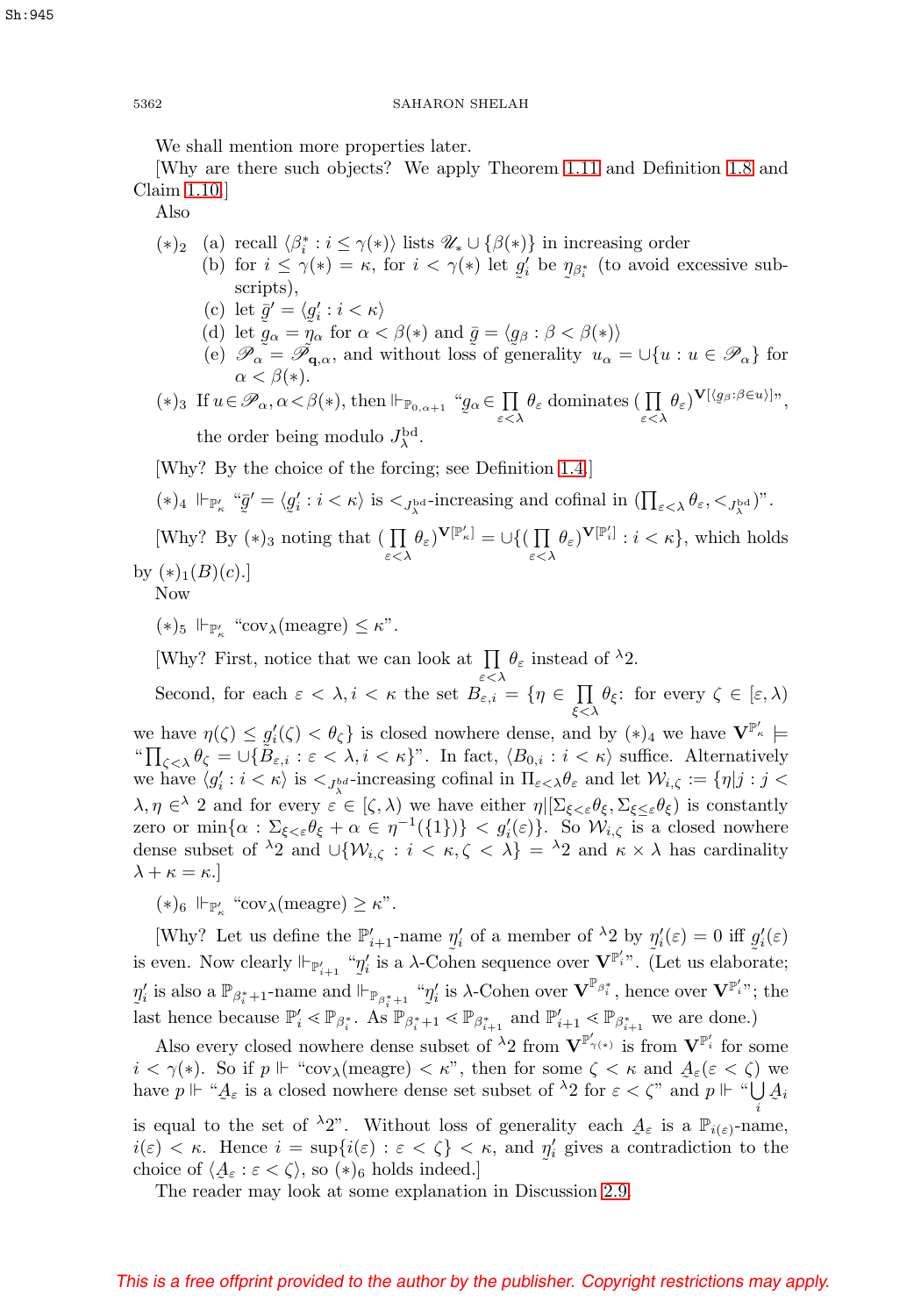Now we come to the main and last point, recalling  $\langle f^*_{\alpha} : \alpha < \mu \rangle$  from Claim [2.6:](#page-9-0)

$$
(*)_7 \Vdash_{\mathbb{P}'_{\gamma(*)}} \text{``no } f \in (\lambda) \text{ dominates } \{f^*_{\alpha} : \alpha < \mu\}.
$$

We shall show that it suffices to prove  $(*)$  for proving Lemma [2.3\(](#page-6-0)2) and that  $(*)_7$  holds, thus finishing.

Why does this suffice? As  $\langle f^*_{\alpha} : \alpha < \mu \rangle$  is  $\langle f^*_{\lambda}$ -increasing and  $cf(\mu) = \mu > \lambda$ , this implies that  $\Vdash_{\mathbb{P}'_{\kappa}}$  " $\mathfrak{d}_{\lambda} \geq \mu$ ". Also in  $\mathbf{V}, \mu^{\lambda} = \mu > \kappa > \lambda$  and  $|\mathbb{P}'_{\gamma(\ast)}| = \kappa^{\lambda}$  by  $(A)(g)$ of Claim [1.10\(](#page-4-2)4) which is  $\leq \mu$  and  $\mathbb{P}'_{\kappa}$  satisfies the  $\lambda^+$ -c.c.; hence  $\Vdash_{\mathbb{P}'_{\kappa}}$  "2<sup> $\lambda = \mu$ </sup>, hence together  $\Vdash_{\mathbb{P}_\kappa'}$  " $\mathfrak{d}_\lambda = \mu$ ". Also by  $(*)_1(B)(b)$ , " $\mathbb{P}'_{\gamma(*)}$  is  $( $\lambda$ )-strategically complete$  $+\lambda^+$ -c.c.", and by  $(*)_5 + (*)_6$  we know that "cov<sub> $\lambda$ </sub>(meagre) =  $\kappa$ ", so we are done; hence  $(*)_7$  is really the last piece missing. The rest of the proof is dedicated to proving that  $(*)_7$  holds.

We shall use further nice properties of  $\mathbb{P}'_j$ ,  $g'_i(j \leq \gamma(*)$ ,  $i < \gamma(*)$ ) which hold by  $(*)_1 + (*)_2$  (and  $(*)_3, (*)_4$ ) and their proof, i.e., Claim [1.10,](#page-4-2) Theorem [1.11.](#page-5-0)

$$
\mathbb{H}_1 \quad \text{(a)} \quad (\alpha) \ \langle g'_{\gamma} : \gamma < \gamma(*) \rangle \text{ is generic for } \mathbb{P}'_{\gamma(*)}; \text{ i.e., if } \mathbf{G} \text{ is a subset of } \mathbb{P}'_{\gamma(*)}
$$
\n
$$
\text{generic over } \mathbf{V} \text{ and } g'_i = g'_i[\mathbf{G}], \text{ then } \mathbf{V}[\mathbf{G}] = \mathbf{V}[\langle g'_i : i < \gamma(*) \rangle]
$$
\n
$$
\text{(b) if } \mu \in (\lambda) \setminus \mathbf{V}[\mathbf{G}] \text{ then for some } \rho \in (\lambda \gamma(*)) \mathbf{V} \text{ and } \lambda \text{-Borel function}
$$

- (β) if  $\nu \in (\lambda \lambda)^{V[G]}$ , then for some  $\rho \in (\lambda \gamma(*))^{V}$  and  $\lambda$ -Borel function **B**  $\in$  **V** we have  $\nu = \mathbf{B}(\langle g'_{\rho(\varepsilon)} : \varepsilon \langle \lambda \rangle)$
- (b) if in  $\mathbf{V}[\mathbf{G}], g''_{\gamma} \in \prod_{\zeta < \lambda} \theta_{\zeta}$  for  $\gamma < \gamma(*)$  and the set  $\{(\gamma, \zeta) : \gamma < \gamma(*)$  and  $\zeta < \lambda$  and  $g''_{\gamma}(\zeta) \neq g'_{\gamma}(\zeta)$  has cardinality  $< \lambda$ , then  $\bar{g}'' = \langle g''_{\gamma} : \gamma$  $\gamma(*)$  is generic for  $\mathbb{P}'_{\gamma(*)}$  and  $\mathbf{V}[\bar{g}''] = \mathbf{V}[\bar{g}']$

(c) 
$$
\Vdash_{\mathbb{P}'_\gamma}
$$
 "g'<sub>γ</sub> dominates  $\left(\prod_{\varepsilon<\lambda}\theta_{\varepsilon}\right)^{\mathbf{V}[\mathbb{P}'_\gamma],\gamma}$ 

- $\tilde{\zeta}$ (d) if  $\langle \zeta(\gamma) : \gamma < \gamma(*) \rangle$  is an increasing sequence of ordinals  $\langle \gamma(*) \rangle$  (from **V**!), then  $\langle g'_{\zeta(\gamma)} : \gamma < \gamma(*) \rangle$  is generic for  $\mathbb{P}'_{\gamma(*)}$  (over **V**)
- (e) if  $\gamma \leq \gamma(*)$ , then  $\mathbb{P}'_{\gamma}$  is  $( $\lambda$ )-strategically complete and satisfies the$  $\lambda^+$ -c.c.

We shall use  $\boxplus_1$  freely.

To prove  $(*)$ <sub>7</sub> assume toward contradiction that this fails, and hence for some condition  $p^* \in \mathbb{P}'_{\gamma(*)}$  and  $\mathbb{P}'_{\gamma(*)}$ -name  $f$  and  $\lambda$ -Borel function **B** and  $\rho \in {}^{\lambda}\gamma(*)$  we have

$$
\circledast_0 p^* \Vdash_{\mathbb{P}'_{\gamma(*)}} \text{``$\underline{f} \in {}^\lambda \lambda$ and dominates $(^\lambda \lambda)^{\mathbf{V}}$'' and $\underline{f} = \mathbf{B}(\langle g'_{\rho(i)} : i < \lambda \rangle)$.}
$$

Now let  $\chi$  be regular large enough and choose  $\overline{N} = \langle N_{\varepsilon} : \varepsilon < \lambda \rangle$  such that

- $\mathscr{F}_1$  (a)  $N_{\varepsilon}$  is as in  $\Box_{\lambda}$  for the forcing notion  $\mathbb{P}'_{\gamma(*)}, N_{\varepsilon} \in \mathscr{S}_{\chi, \mathbb{P}'_{\gamma(*)}}$ ; see  $\Box_{\lambda}$  of Lemma [2.3](#page-6-0)
	- (b)  $\bar{N} \restriction \varepsilon \in N_{\varepsilon}$  and  $otp(N_{\varepsilon} \cap \kappa) < \theta_{(\lambda_{\varepsilon})}$ ; hence  $\bigcup$  $\bigcup_{\zeta<\varepsilon}N_{\zeta}\subseteq N_{\varepsilon}$  and  $\lambda_{\varepsilon}:=$  $\mathrm{otp}(N_{\varepsilon}\cap\lambda)>\lambda_{\varepsilon}^{-}:=\Sigma\{\|N_{\zeta}\|:\zeta<\varepsilon\}\geq\Sigma\{\lambda_{\zeta}:\zeta<\varepsilon\}$ (c)  $\bar{\theta}, \mathbf{q}, p^*, \mathcal{U}_*, f, \mathbf{B}, \rho$  belong to  $N_{\varepsilon}$ .

˜ Next choose  $f^* \in {}^{\lambda}\lambda$ , i.e.,  $\in ({}^{\lambda}\lambda)^{\mathbf{V}}$ , such that

 $\ell_2$  for arbitrarily large  $\varepsilon < \lambda$  for some  $\zeta \in [\lambda_{\varepsilon}^-, \lambda_{\varepsilon})$  we have  $f^*(\zeta) > \lambda_{\varepsilon}$  [we can demand more].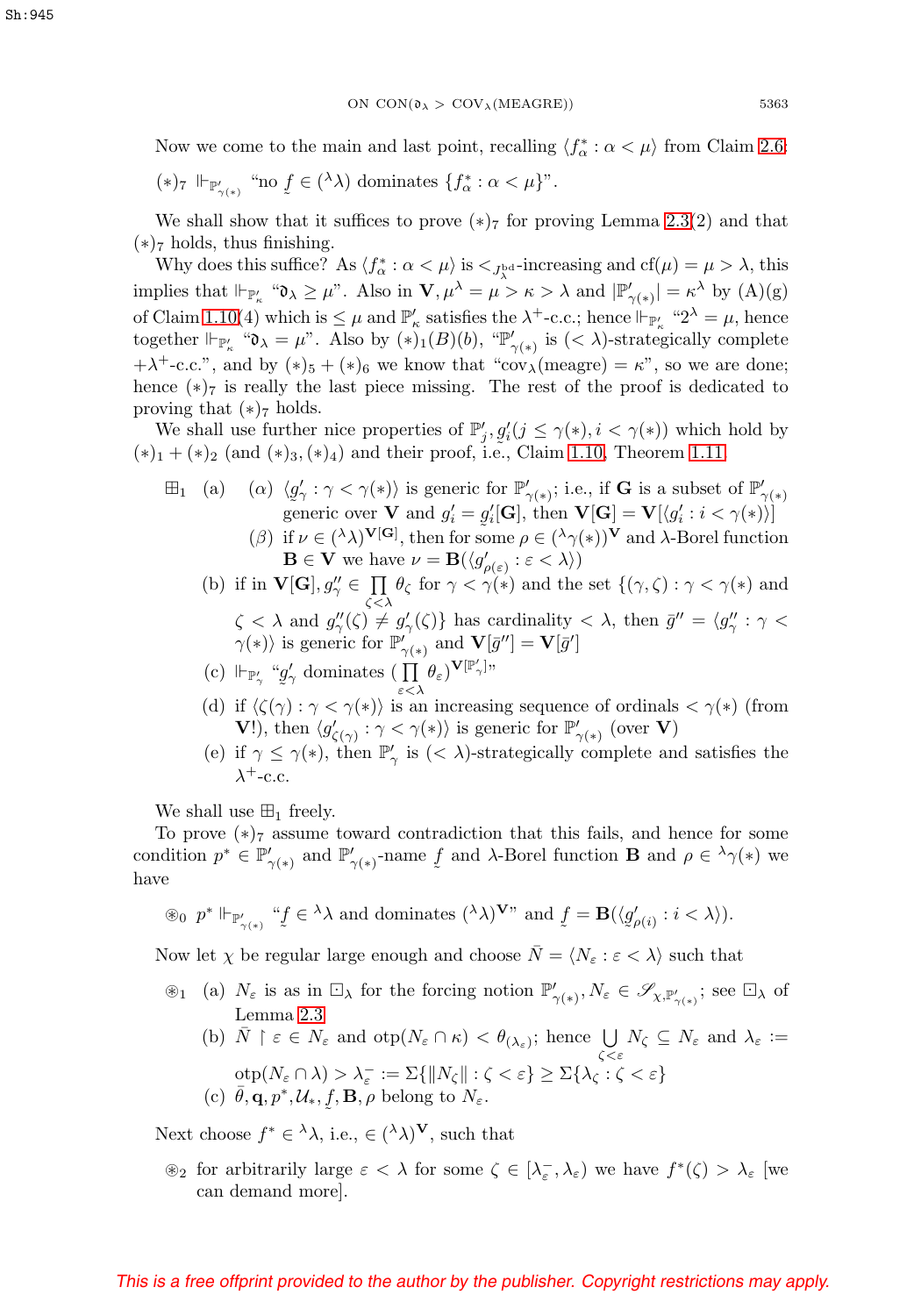For  $\varepsilon < \lambda$  let  $(\lambda_{\varepsilon}, \chi_{\varepsilon}, \mathbf{j}_{\varepsilon}, M_{\varepsilon}, \mathbb{A}_{\varepsilon}, \mathbf{G}_{\varepsilon})$  be a witness for  $(N_{\varepsilon}, \mathbb{P}'_{\gamma(*)}, \chi)$  recalling  $\square_{\lambda}$ from Definition [2.2](#page-6-1) so  $\lambda_{\varepsilon} \in (\varepsilon, \lambda)$  is strongly inaccessible and  $\varepsilon < \zeta < \lambda \Rightarrow \lambda_{\varepsilon} <$  $\lambda_{\zeta}^- < \lambda_{\zeta}$ , recalling  $\otimes_1$  and noting  $\langle \lambda_{\varepsilon}^- : \varepsilon < \lambda \rangle$  is an increasing and a continuous sequence of cardinals below  $\lambda$ .

Let

 $\circledast_3$  (a)  $v_{\varepsilon} = N_{\varepsilon} \cap \gamma(*)$ (b)  $i_{\varepsilon} = i(\varepsilon) = \text{otp}(v_{\varepsilon})$ , and so  $i(\varepsilon) = \mathbf{j}_{\varepsilon}(\gamma(*))$ , etc. (c)  $\bar{\gamma}^{\varepsilon} = \langle \gamma_i(\varepsilon) : i \langle \varepsilon \rangle \rangle$  list  $v_{\varepsilon}$  in increasing order (d) For  $i < \text{otp}(v_{\varepsilon})$ , equivalently  $i < \mathbf{j}_{\varepsilon}(\gamma(*))$ , let  $\eta_i^{\varepsilon} = (\mathbf{j}_{\varepsilon}(g_{\varepsilon}))$ <br>  $\Box$   $\theta_{\varepsilon}$  and let  $\bar{\eta}^{\varepsilon} = \langle n_{\varepsilon}^{\varepsilon} : i < i \rangle$  $(g_{\gamma_i(\varepsilon)}')^{\mathbb{A}'_\varepsilon[\mathbf{G}_\varepsilon]}\in$ П  $\zeta \! < \! \lambda_{\varepsilon}$  $\theta_{\zeta}$  and let  $\bar{\eta}^{\varepsilon} = \langle \eta_i^{\varepsilon} : i < i_{\varepsilon} \rangle$ .

Note that clearly

- $\mathscr{F}_4$  (a)  $\bar{\eta}^{\varepsilon}$  is generic for  $(\mathbb{A}_{\varepsilon}, \mathbf{j}_{\varepsilon}(\mathbb{P}'_{\gamma(*)}))$ ; moreover
	- (b) for each  $\varepsilon < \lambda$ , if we change  $\eta_i^{\varepsilon}(\zeta)$  (legally, i.e., to an ordinal  $\langle \theta_{\zeta} \rangle$  for  $<\lambda_{\varepsilon}$  pairs  $(i,\zeta) \in \text{otp}(v_{\varepsilon}) \times \lambda_{\varepsilon}$  and get  $\bar{\eta}'$ , then also  $\bar{\eta}'$  is generic for  $(\mathbb{A}_{\varepsilon}, \mathbf{j}_{\varepsilon}(\mathbb{P}_{\gamma(*)}'))$  and  $\mathbb{A}_{\varepsilon}[\bar{\eta}'] = M_{\varepsilon}$
	- (c) like  $\mathbb{H}_1$  with  $\mathbf{V}, \mathbb{P}'_{\gamma(*)}, \lambda$  there standing for  $\mathbb{A}_{\varepsilon}, \mathbf{j}_{\varepsilon}(\mathbb{P}'_{\gamma(*)}), \lambda_{\varepsilon}$  here.

Hence clearly

- $\circledast'_4$  for  $\varepsilon < \lambda$ ,
	- (a) let  $\Xi_{\varepsilon} := {\overline{\nu} : \overline{\nu} = \langle \nu_i : i \langle * \rangle \rangle}$  and for some  $\mathbf{G} \subseteq \mathbb{P}'_{\gamma(*)} \cap N_{\varepsilon}$  generic over  $N_{\varepsilon}$  we have  $\nu_i \in \Pi_{\xi < \lambda_{\varepsilon}} \theta_{\xi}$  satisfies  $\xi < \lambda_{\varepsilon} \Rightarrow$  some  $\psi \in \mathbf{G}$  forces  $g'_{\gamma_i(\varepsilon)}|\xi = \nu_i|\xi$
	- (b) if  $\overline{\nu} \in \Xi_{\varepsilon}$  then there is one and only one  $\mathbf{G} = \mathbf{G}_{\nu}$  as above
	- (c) we choose  $\overline{p}^*_\varepsilon = \langle p^*_{\varepsilon,\psi} : \psi \in \mathbb{P}'_{\gamma(*)} \cap N_\varepsilon$  such that
	- (a)  $p^*_{\varepsilon,\psi} \in \mathbb{P}_{\beta(*)}$  moreover, if  $j \leq \sigma$  and  $\psi \in \mathbb{P}'_{\gamma_j(\varepsilon)}$  then  $p^*_{\varepsilon,psi} \in \mathbb{P}_{\gamma_j(\varepsilon)}$
	- $(\beta)$   $\mathbb{P}_{\beta(*)} \models \psi \leq p^*_{\varepsilon,\psi}$  moreover, if  $\mathbb{P}'_{\beta(*)} \Vdash \neg \psi \leq \varphi$ " then  $p^*_{\varphi,\psi}, \varphi$  are compatible in  $\mathbb{P}_{\gamma(*)}$
	- $(\gamma) \langle \text{dom}(p^*_{\varepsilon,\psi}) \setminus \mathcal{U}_* : \psi \in \mathbb{P}'_{\gamma(*)}\rangle$  is a sequence of pairwise disjoint sets
	- (d) if  $\overline{\nu} \in \Xi_{\varepsilon}$  then
	- (a) there is  $q \in \mathbb{P}_{\beta(*)}$  which is an upper bound of  $\{p^*_{\varepsilon,\psi}: \psi \in \mathbf{G}_{\overline{\nu}}\}$
	- (*β*) then *q* is  $(N_\varepsilon, \mathbb{P}'_{\gamma(*)})$ -generic naturally and *q*  $\Vdash_{\mathbb{P}'_{\gamma(*)}}$  "**j**<sub> $\varepsilon$ </sub> can be extended naturally to an isomorphism from

$$
N_{\varepsilon}[\mathbf{G}_{\mathbb{P}_{\gamma(\ast)}'}] = N_{\varepsilon}[\langle \underline{g}_{\gamma}': \gamma \in v_{\varepsilon} \rangle]
$$

onto  $\mathbb{A}_{\varepsilon}[\bar{\eta}^{\varepsilon}]$ ".

[Why? See [\[Sheb\]](#page-18-5).]

By the assumption toward contradiction,  $\circledast_0$ , and  $\mathbb{P}'_{\gamma(*)}$  being  $( $\lambda$ )-strategically$ complete, recalling  $\boxplus_1$ , there are  $\zeta(*)$ ,  $p^{**}$ , and  $p^+$  such that (recall that  $p^* \in$  $\mathbb{P}'_{\gamma(*)} \leq \mathbb{P}_{1,\beta(*)}$ :

- $\mathcal{L}_{5}$  (a)  $p^* \leq p^{**} \in \mathbb{P}'_{\gamma(*)}$  and  $p^+ \in \mathbb{P}_{0,\beta(*)}$  such that  $\mathbb{P}_{1,\gamma(*)} \models ``p^{**} \leq p^{+}$ " (b)  $\zeta(*) < \lambda$ 
	- $(c)$   $p^{**}$   $\Vdash_{\mathbb{P}'_2}$  $\zeta_{\gamma(*)}$  " $f^*(\zeta) < f(\zeta)$  whenever  $\zeta(*) \leq \zeta < \lambda$ " where  $f^*$  is from  $\otimes_2$ (d) if  $\gamma \in \text{Dom}(p^+)$  then  $\eta^{p^+(\gamma)}$  is an object (not just a  $\mathbb{P}_{0,\gamma}$ -name) and
	- has length  $\geq \zeta(*)$  (recall that  $\eta^{p^+(\gamma)}$  is the trunk of the condition  $p^{+}(\gamma)$ ; see clause  $(\alpha)$ (b) of Definition [1.4\(](#page-3-0)1)).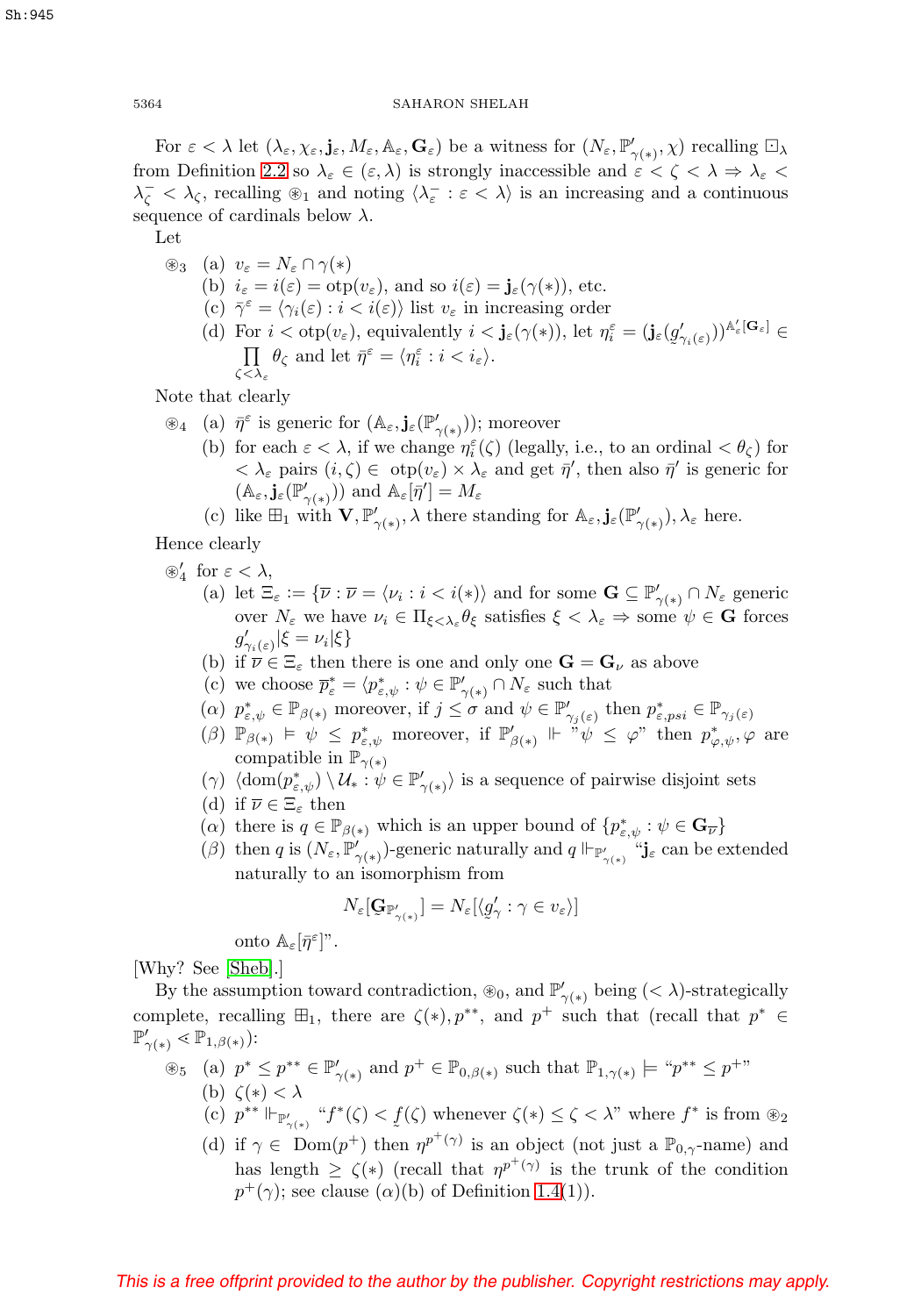Note that possibly  $Dom(p^+) \nsubseteq \bigcup \{v_\varepsilon : \varepsilon < \lambda\}.$  Choose  $\varepsilon(*) < \lambda$  such that  $\lambda_{\varepsilon(*)} > \zeta(*) + |\text{Dom}(p^+)|$  and  $\gamma \in \text{Dom}(p^+) \Rightarrow \varepsilon(*) > \ell g(p^{p^+(\gamma)})$  recalling clause (d) of  $\mathfrak{G}_5$  and  $|{\rm Dom}(p^+)| < \lambda$  as  $p^+ \in \mathbb{P}_{0,\beta(*)}$  and  $\mathbb{P}_{0,\beta(*)}$  is the limit of a  $(< \lambda)$ support iteration.

By  $\mathscr{L}_2$  we can add  $(\exists \zeta)[\lambda_{\varepsilon(*)}^-] \leq \zeta < \lambda_{\varepsilon(*)} < f^*(\zeta)]$ . Our intention is to find  $q \in$  $\mathbb{P}_{0,\beta(*)}$  above  $p^+$ , which  $(\text{in } \mathbb{P}_{1,\beta(*)})$  is above some  $q' \in \mathbb{P}'_{\gamma(*)}$ , which is  $(N_{\varepsilon(*)}, \mathbb{P}'_{\gamma(*)})$ generic and forces  $\mathbf{G}_{\mathbb{P}'_{\gamma(*)}}$  to include a generic subset of  $(\mathbb{P}'_{\gamma(*)})^{N_{\varepsilon(*)}}$  hence is induced by some  $\bar{\nu}$  as in  $\mathcal{L}_4$ , recalling  $\mathcal{L}_4(b)$ . Toward this in  $\mathcal{L}_6$  below the intention is that  $p_{i(*)}^+$  will serve as q.

Let  $i(*) = i(\varepsilon(*))$  and let  $\gamma_i$  for  $i < i(*)$  be such that  $\gamma_i : i < i(*)$  list  $\{\beta_i^*: i \in v_{\varepsilon(*)}\}\subseteq \mathscr{U}_* = N_{\varepsilon(*)} \cap \mathcal{U}_*$  in increasing order; recall that  $\mathscr{U}_* = \{\beta_i^*: i \in v_{\varepsilon(*)}\}\subseteq \mathscr{U}_*$  $i < \gamma(*)$  and  $i < j < \gamma(*) \Rightarrow \beta_i^* < \beta_j^*$  and  $v_{\varepsilon(*)} \subseteq \gamma(*)$  has order type  $i(\varepsilon(*))$ . Next let  $\gamma_{i(*)} = \gamma(*)$  so  $\{\mathbf{j}_{\varepsilon(*)}(\gamma) : \gamma \in v_{\varepsilon(*)}\} = i(*) = \mathbf{j}_{\varepsilon(*)}(\gamma(*)).$  Recall that  $\gamma(*) = \kappa = \text{cf}(\kappa) > \lambda, \text{otp}(v_{\varepsilon(*)}) = \text{otp}(N_{\varepsilon(*)} \cap \gamma(*) ) = \text{otp}(N_{\varepsilon(*)} \cap \kappa);$  hence  $N_{\varepsilon(*)}$  = " $i(*)$  is a regular cardinal >  $\lambda_{\varepsilon}$ "; hence  $i(*)$  is really a regular cardinal, so call it  $\sigma$ . Now we define a game  $\partial$  as follows:<sup>[2](#page-14-1)</sup>

- $\mathbb{H}_{2}$  (A) Each play lasts  $i(*) + 1 = \sigma + 1$  moves and in the *i*-th move:
	- (a) if  $i = j + 1$  the antagonist player chooses  $\xi_i = \xi(j) < \sigma$  such that  $j_1 < j \Rightarrow \xi(j_1) < \xi(j)$
	- (b) then, if  $i = j + 1$  the protagonist chooses  $\zeta_i = \zeta(j) \in (\xi(j), \sigma)$ , but there are more restrictions implicit in  $\boxplus_3$  below
	- (c) in any case the protagonist also chooses  $p_i^+, \bar{\nu}^i$  such that  $\boxplus_3$ below holds.
	- (B) In the end of the play the protagonist wins the play iff it always has a legal move and in the end  $p_{\sigma}^+$  is  $(\mathbb{P}'_{\gamma(*)}, N)$ -generic and  $\{\zeta(i): i \leq$  $i(*)\}\in \mathbb{A}_{\varepsilon(*)}$ ; note that trivially it belongs to  $M_{\varepsilon(*)}=\mathbb{A}_{\varepsilon(*)}[\bar{\eta}^{\varepsilon(*)}]$ ; see  $\otimes_3(d)$

where

\n- $$
\boxplus_3
$$
 (a)  $p_i^+ \in \mathbb{P}_{0,\gamma_i}$  and  $p_i^+, \langle \nu_j : j < i \rangle$ ,  $\mathbf{G}_{\varepsilon,i} \subseteq \mathbb{P}'_{\gamma_i} \cap N$  are as in  $\mathcal{D}'_4$
\n- (b) if  $j < i$ , then  $\mathbb{P}_{0,\gamma_i} \models \text{``} p_j^+ \leq p_i^+$ ''
\n- (c) if  $\gamma \in \bigcup \{\text{Dom}(p_j^+) : j < i\}$ , then  $p_i^+ \upharpoonright \gamma \Vdash_{\mathbb{P}_{0,\gamma_i}} \text{``} \eta^{p_i^+ (\gamma)}$  has length  $\geq i(*)$  and  $\geq \lambda_{\varepsilon(*)}$ '' moreover  $\eta^{p_i^+ (\gamma)}$  is an object,  $\eta^{p_i^+ (\gamma)}$
\n- (d)  $\mathbb{P}_{0,\gamma_i} \models \text{``} p^+ \upharpoonright \gamma_i \leq p_i^+$ ''
\n- (e)  $\bar{\nu}^i = \langle \nu_{\gamma_j} : j < i \rangle$  and  $\nu_{\gamma_j} \in \prod_{\iota < \lambda_{\varepsilon(*)}} \theta_\iota p_\sigma^+$  is an upper bound of  $\Omega_{\varepsilon(*),\overline{\nu}^i} = \{p_{\varepsilon(*),\psi}^* | \gamma_i : \overline{\nu} \in \Xi_{\varepsilon(*)}$  satisfies  $\overline{\nu}^I \triangleleft \overline{\nu}$  and  $\psi \in \mathbf{G}_{\overline{\nu}}\}$
\n- (f) for  $j < i$  we have  $\nu_{\gamma_j} \triangleleft \eta^{p_i^+ (\gamma_j)}$  so  $p_i^+ \upharpoonright \gamma_j \Vdash \text{``} \nu_{\gamma_j} \triangleleft \underline{q}'_{\gamma_j}$  recalling  $\boxplus_1$
\n- (g) for  $i < i$  we have (recall  $\overline{p}^{\varepsilon}$

- (g) for  $j < i$  we have (recall  $\bar{\eta}^{\epsilon}$  from  $\mathcal{B}_3(d)$ )
	- (a)  $\nu_{\gamma_j} = \eta_{\gamma_{\zeta(j)}}^{\varepsilon(*)}$  recalling  $\eta_{\gamma_j}^{\varepsilon(*)}$  is from  $\otimes_3(d)$  or
	- $(\beta)$   $\gamma_j \in \text{Dom}(p^+)$  and  $\{ \iota < \lambda_{\varepsilon(*)} : \eta_{\zeta(j)}^{\varepsilon(*)}(\iota) \neq \nu_{\gamma_j}(\iota) \}$  is a bounded subset of  $\lambda_{\varepsilon(*)}$ .

<span id="page-14-0"></span><sup>&</sup>lt;sup>1</sup>This is used in  $\boxplus_3$  and the proof of  $(*)_6$ . Not to be confused with  $\bar{\gamma}^{\epsilon}$  of  $\circledast_3(c)$ .

<span id="page-14-1"></span><sup>&</sup>lt;sup>2</sup>The idea is to scatter the  $\eta_{\gamma_i}^{(\epsilon)}$ 's. Why not use the original places, as then we shall have a problem in  $\mathcal{E}_6$ ; the scattering is helpful because we are relying on Claim [1.10](#page-4-2) and Theorem [1.11.](#page-5-0)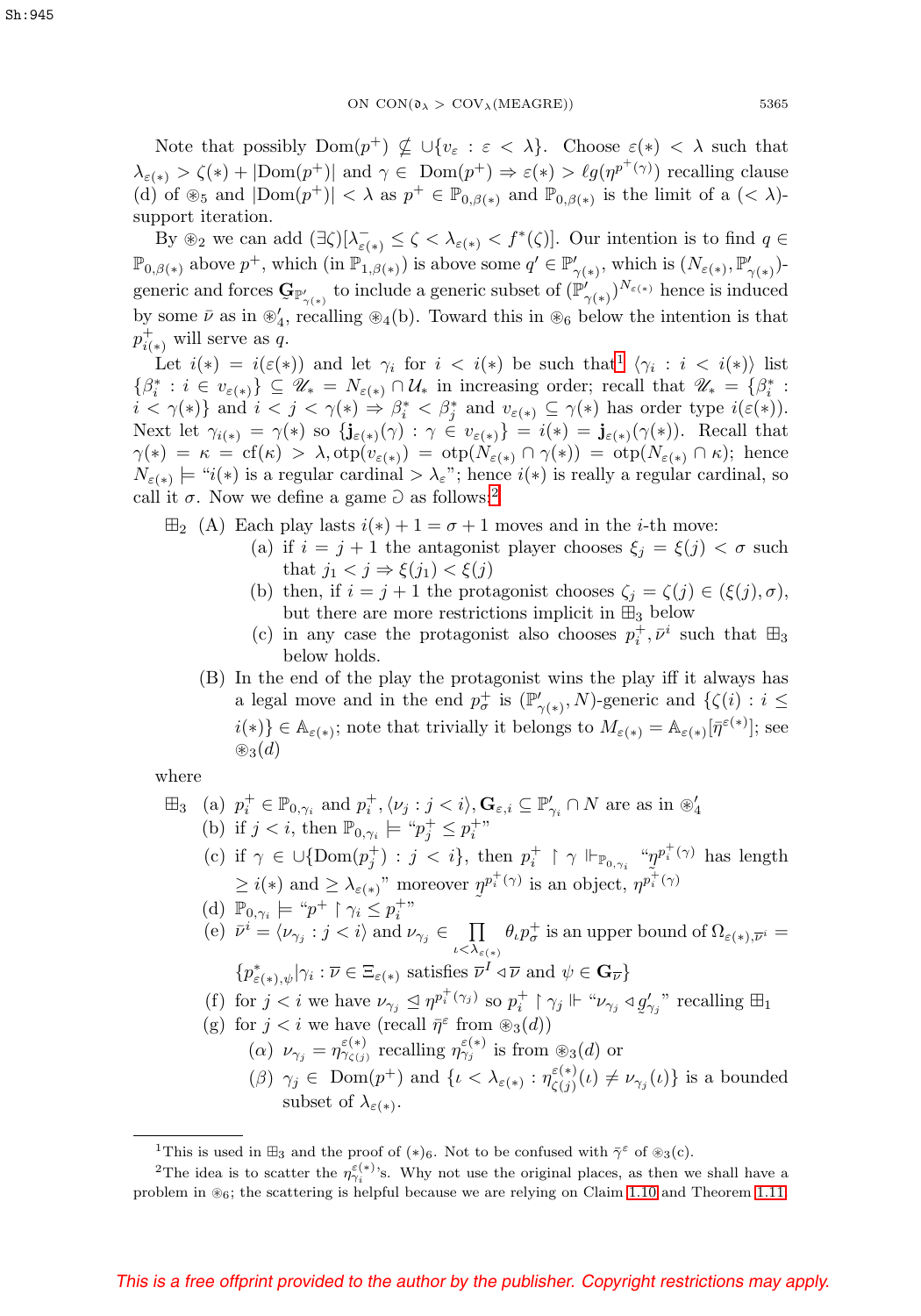We shall prove

 $\otimes_6$  in the game  $\partial$ 

- (a) the antagonist has no winning strategy
- (b) at stage i, if  $\langle \zeta(j) : j \langle i \rangle \in N$  then the protagonist has a legal move; moreover for any  $\zeta(i) \in (\xi(i), \sigma)$  large enough the protagonist can choose it.

Why does  $\mathcal{B}_6$  suffice?

By clause (a) of  $\mathcal{B}_6$  we can choose a play  $\langle (\xi(i), \zeta(i), p_i^+, \bar{\nu}^i) : i \leq \sigma \rangle$  in which the protagonist wins. Recalling  $\mathbb{P}'_{\gamma(*)} \leq \mathbb{P}_{1,\beta(*)}$  and  $\mathbb{P}_{0,\beta(*)}$  is a dense subforcing of  $\mathbb{P}_{1,\beta(*)}$ , clearly

 $\otimes_7$  there is p such that

- (a)  $p \in \mathbb{P}'_{\gamma(*)}$
- (b) if  $\mathbb{P}'_{\gamma(*)} \models "p \leq p''$  hence  $p' \in \mathbb{P}'_{\beta(*)}$ , then  $p', p^+_{\sigma}$  are compatible in  $\mathbb{P}_{1,\beta(s)}$
- (c) p is above  $p^{**}$  and it forces  $g'_{\gamma_i} \upharpoonright \lambda_{\varepsilon(*)} = \nu_{\gamma_i}$  for  $i < i(*)$ . Hence,  $\mathbf{G}_{\mathbb{P}^{\prime}_{\beta(*)}} \cap$ <br> $N = \mathbf{G}^{\prime}$  $N = \mathbf{G}_{\langle \nu_{\gamma_i} : i < \gamma \rangle}.$

Then on the one hand

 $\mathcal{F}_7$   $p \in \mathbb{P}'_{\gamma(*)}$  being above  $p^{**}$  forces  $f^* \upharpoonright [\zeta(*), \lambda) < f \upharpoonright [\zeta(*), \lambda)$ , hence  $f^* \upharpoonright [\zeta(*), \lambda) < f \upharpoonright [\zeta(*), \lambda)$  recalling that  $\zeta(*) < \lambda \leftrightarrow \text{see } \mathbb{R}$  and the  $[\zeta(*), \lambda_{\varepsilon(*)}) < f \upharpoonright [\zeta(*), \lambda_{\varepsilon(*)})$  recalling that  $\zeta(*) < \lambda_{\varepsilon(*)}$ ; see  $\otimes_5$  and the choice of  $\varepsilon(*)$  immediately after  $\otimes_{\varepsilon}$ . choice of  $\varepsilon(*)$  immediately after  $\mathcal{L}_5$ .

On the other hand,

 $\otimes''_7$  p is  $(N_{\varepsilon(*)}, \mathbb{P}'_{\gamma(*)})$ -generic.

[Why? As it forces  $\eta_{\gamma_i} \restriction \lambda_{\varepsilon(*)} = \nu_{\gamma_i}$  for  $i < i(*)$  and  $\langle \nu_{\gamma_i} : i < i(*) \rangle$  is (see  $\boxplus_3(g)$ ) recalling  $Dom(p^{**})$  has cardinality  $\langle \lambda_{\varepsilon(*)}\rangle$  "almost equal" to  $\langle \eta_{\zeta(i)}^{\varepsilon(*)}: i \langle i \rangle \rangle$ which is a subsequence of the sequence from  $\otimes_3$ . That is  $\{(i,\iota): \iota < \lambda_{\varepsilon(*)}, i < \iota\}$  $i(*) = \sigma$  and  $\nu_{\gamma_i}(\iota) \neq \eta_{\zeta(i)}^{\varepsilon(*)}(\iota) \} \subseteq \bigcup \{ \{(i,\iota): \iota < \lambda_{\varepsilon(*)} \text{ and } \nu_{\gamma_i}(\iota) \neq \eta_{\zeta(i)}^{\varepsilon(*)}(\iota) \} : \gamma \in$  $v_{\varepsilon(*)} \cap \text{Dom}(p^{**})\}$  so is the union of  $\leq |\text{Dom}(p^+_{\sigma})| < \lambda_{\varepsilon(*)}$  sets each of cardinality  $<\lambda_{\varepsilon(*)}$ , hence is of cardinality  $<\lambda_{\varepsilon(*)}$ . Hence by  $\mathcal{D}_4(c) + \mathcal{H}_1(d)$  the sequence  $\overline{\nu}^{i(*)}$ is generic for  $(N_{\varepsilon(*)}, \mathbb{P}'_{\gamma(*)})$ . By  $\boxplus_2$  and the choice of  $p^+_{\sigma}$  above, it is  $(N_{\varepsilon(*)}, \mathbb{P}'_{\gamma(*)})$ generic, by  $\mathcal{D}_7(b)$  also p is

As  $f \in N_{\varepsilon(*)}$  it follows from  $\mathcal{D}'_7$  that

 $\otimes''''_7$  p  $\Vdash$  " $\underline{f} \upharpoonright \lambda_{\varepsilon(*)}$  is a function from  $\lambda_{\varepsilon(*)}$  to  $\lambda_{\varepsilon(*)}$ ".

Together  $\mathscr{E}'_7 + \mathscr{E}''_7$  gives a contradiction by the choice of  $f^*$  in  $\mathscr{E}_2$  and of  $\varepsilon(*)$ above; hence  $\mathcal{B}_6$  is enough. In Lemma [2.8](#page-15-0) below we show that  $\mathcal{B}_6$  is true, so we are done.  $\Box$ 

# <span id="page-15-0"></span>**Lemma 2.8.** The statement  $\mathcal{B}_6$  holds true.

*Proof.* Let us prove  $\mathcal{B}_6$ . First, assuming clause (b) which is proved below, for clause (a) choose any strategy **st** for the antagonist and fix a partial strategy **st** for the protagonist choosing  $(p_i^+, \bar{\nu}^i)$  depending on the previous choices and  $\zeta(i) < i_{\varepsilon(*)}$ such that it is a legal move if relevant and possible. So the only freedom left for the protagonist is to choose the  $\zeta(i)$ . So (recalling  $\boxplus_2(A)(a)$ ) we have in **V** a function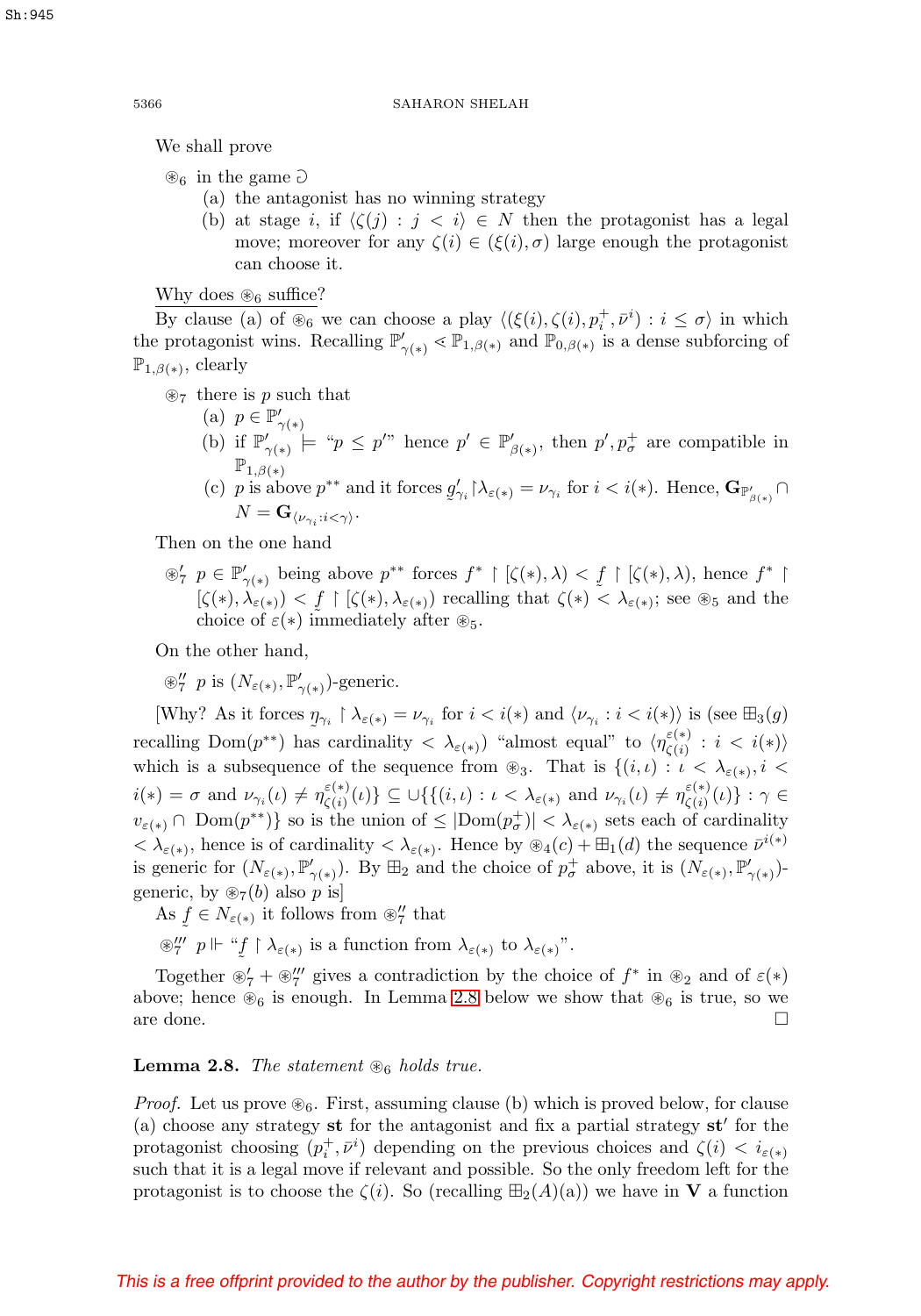- $F: \sigma > \sigma \to \sigma$  (so F uses st ...) such that:
	- $(*)$ <sub>F</sub> playing the game such that the antagonist uses st and the protagonist uses **st**<sup>*'*</sup>, arriving at the *i*-th move,  $\bar{\zeta} = \langle \bar{\zeta}(j) : j < i \rangle$  is well defined, and for the protagonist any choice  $\zeta_i \in (F(\bar{\zeta}), \sigma) \cap \mathscr{U}_{**}$  is legal.

Now we have to find an increasing sequence  $\bar{\zeta} = \langle \zeta(i) : i \langle \sigma \rangle \rangle$  from  $\mathbb{A}_{\varepsilon(*)}$ not just from  $M_{\varepsilon(*)} = \mathscr{H}(\chi_{\varepsilon(*)})^{\mathbf{V}}$  such that  $F(\bar{\zeta}[i)] < \zeta(i) < \sigma$  and  $\bar{\zeta} \in \mathbb{A}_{\varepsilon(*)}$ . As  $F \in \mathscr{H}(\chi_{\varepsilon(*)})$  and  $\mathscr{H}(\chi_{\varepsilon(*)}) = \mathbb{A}_{\varepsilon(*)}[\mathbf{G}_{\varepsilon(*)}]$  where  $\mathbf{G}_{\varepsilon(*)}$  is a subset of  $\mathbf{j}_{\varepsilon(*)}(\mathbb{P}_{\gamma(*)}') \in \mathbb{A}_{\varepsilon(*)}$  generic over  $\mathbb{A}_{\varepsilon(*)}$  and  $\mathbf{j}_{\varepsilon(*)}(\mathbb{P}_{0,\beta(*)})$  satisfies the  $\lambda^+_{\varepsilon(*)}$ -c.c. and  $\sigma = \text{cf}(\sigma) > \lambda_{\varepsilon(*)}$  this is possible. That is, there is a  $\mathbf{j}_{\varepsilon(*)}(\mathbb{P}_{0,\beta(*)})$ -name  $F_* \in \mathbb{A}_{\varepsilon(*)}$ <br>such that  $F = F[\mathbf{G}]$ , and we define in  $\mathbb{A}_{\varepsilon(*)}$  the function  $F' \cdot \sigma > \sigma \to \sigma$ such that  $F = F_*[\mathbf{G}_{\varepsilon(*)}]$ , and we define in  $\mathbb{A}_{\varepsilon(*)}$  the function  $F' : \sigma > \sigma \to \sigma$ <br>by  $F'(\ell(\varepsilon)) = \varepsilon > \varepsilon$ ,  $\ell(\varepsilon) = \varepsilon > \varepsilon$ ,  $\ell(\varepsilon) = 1 + \varepsilon \to \varepsilon$ ,  $\sigma > 0$ by  $F'(\langle \zeta(j) : j < i \rangle) = \sup \{ \xi +1 : \xi \in \{ \zeta(j) +1 : j < i \} \text{ or } \xi < \sigma \text{ and }$  $\mathbb{1}_{\mathbf{j}(\mathbb{P}_{0,\beta(*)})}$  " $\mathcal{F}(\langle \zeta(j) : j < i \rangle) \neq \xi$  "; clearly this is O.K.

We are left with proving  $\mathcal{B}_6(b)$ .

*Case* 1 (*i* = 0). Let  $p_0^+ = p^{**} \restriction \gamma_0$ .

Case 2 (*i* limit). By clauses (b) and (c) of  $\mathbb{H}_3$ , there is  $p_i^+ \in \mathbb{P}_{0,\gamma_i}$  which is an upper bound (even l.u.b.) of  $\{p_j^+ : j < i\} \bigcup \Omega_{\varepsilon(\ast),\overline{\nu}^i}$  and it is easily as required. Also  $\overline{\nu}^i$  is well defined and as required.

Case 3 ( $i = j + 1$  and  $\gamma_j \notin \text{Dom}(p^{**})$ ). Clearly  $\gamma_i$  is in  $\mathscr{U}_*,$  the successor of  $\gamma_j$ , and  $(\exists \iota)(\gamma_j = \beta_i^* \land \iota \in v_{\varepsilon(*)})$ . As in Case 4 below but easier by the properties of the iteration.

Case 4 ( $i = j + 1$  and  $\gamma_j \in \text{Dom}(p^{**})$ ). Again  $\gamma_i$  is in  $\mathscr{U}_*$ , the successor of  $\gamma_j$ , and  $(\exists \iota)(\gamma_j = \beta_\iota^* \land \iota \in v_{\varepsilon(*)}).$ 

First we find  $p'_j$  such that:

 $\mathscr{E}_8$  (a)  $p_j^+ \leq p_j' \in \mathbb{P}_{0,\gamma_j}$  and  $p_j^+$  is an upper bound of  $\Omega_{\varepsilon(\ast),\overline{\nu}^i}$ (b) if  $\gamma \in \text{Dom}(p_j^+)$ , then  $p'_j \upharpoonright \gamma \Vdash \text{``}\ell g(p^{p'_j(\gamma)}) > i(*)$ " (see  $\boxplus_3(c)$ ) (c)  $p'_j$  forces<sup>[3](#page-16-0)</sup> a value to the pair  $(\eta^{p^+(\gamma_j)}, f^{q_j})$  $f^{p^+(\gamma_j)} \restriction \lambda_{\varepsilon(*)}$ ; we call this pair  $q_j = (\eta^{q_j}, f^{q_j}).$ 

This should be clear.

Second,

 $\otimes$   $p_j^+$ , hence  $p'_j$ , is  $(N_{\varepsilon(*)}, \mathbb{P}'_{\gamma_j})$ -generic and  $\langle \nu_{\gamma_{j(1)}} : j(1) < j \rangle$  induces the generic.

[Why? As in the proof of  $\mathcal{L}_7'$  of Lemma [2.7](#page-10-0) when we assume that we have carried the induction, by  $\mathbb{H}_2$ , clause (g), and  $\mathscr{B}_4$ .

Now

\n- \n
$$
\mathcal{L}_{10}
$$
\n
	\n- (a)  $f^{q_j} \in \left( \prod_{\zeta < \lambda_{\varepsilon(*)}} \theta_{\zeta} \right)^{\mathbb{A}_{\varepsilon(*)}[\bar{\nu}^j]}$
	\n- (b) for every large enough  $\zeta \in (\xi(i), \sigma)$  we have
	\n- 1  $f^{q_j} \leq \eta_{\zeta}^{\varepsilon(*)} \mod J_{\lambda_{\varepsilon}}^{\lambda_{\varepsilon}}$
	\n- 2  $f^{q_j} \in \mathbb{A}_{\varepsilon(*)}[\bar{\eta}^{\varepsilon(*)}|\zeta]$
	\n- 3  $\langle \zeta(j_1) : j_1 < j \rangle \in \mathbb{A}_{\varepsilon(*)}[\bar{\eta}^{\varepsilon(*)}|\zeta]$
	\n- (c)  $\eta^{q_j} \triangleleft f^{q_j}$ .
	\n\n
\n

<span id="page-16-0"></span><sup>&</sup>lt;sup>3</sup>Recall that  $\eta^{p^+(\gamma_j)}$  is an object, not a name, and  $p^+_j$  is  $(N_{\varepsilon(*)}, \mathbb{P}_{\gamma_j})$ -generic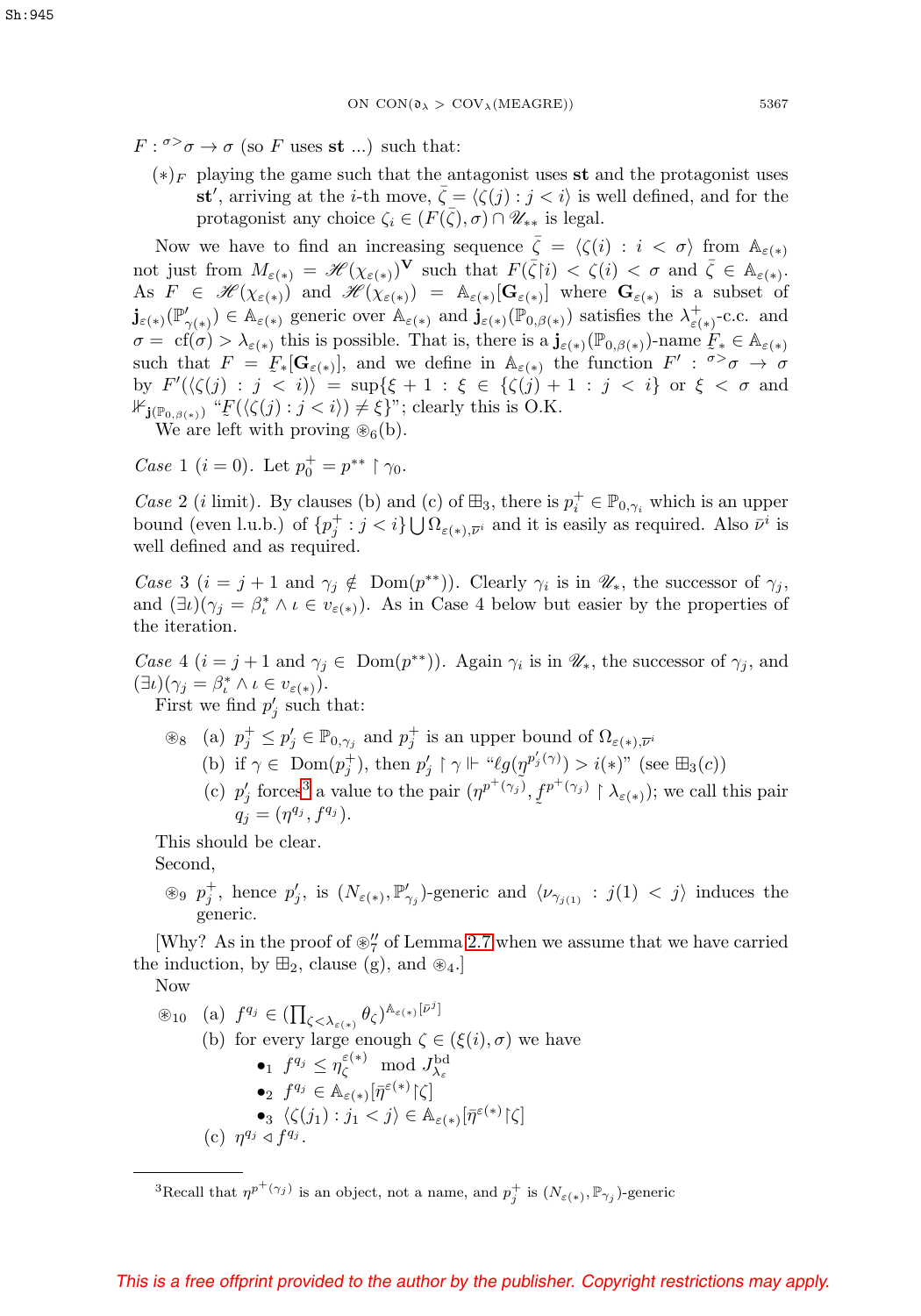[Why? Clause (a) holds because  $f^{q_j} \in (-\prod$  $\zeta<\lambda_{\varepsilon(+)}$  $(\theta_{\zeta})^{\mathbf{V}},$  hence belongs to  $\mathscr{H}(\chi_{\varepsilon(*)}),$ which is the universe of  $M_{\varepsilon(*)}$  so  $f^{q_j} \in M_{\varepsilon(*)}$ . But  $M_{\varepsilon(*)} = \mathbb{A}_{\varepsilon(*)}[\bar{\eta}^{\varepsilon(*)}]$ , recalling that  $\bar{\eta}^{\varepsilon(*)}$  is a generic for  $\mathbf{j}_{\varepsilon}(\mathbb{P}'_{\gamma(*)})$ . Next as  $\mathbb{P}'_{\gamma(*)}$  satisfies the  $\lambda^+$ -c.c. and  $\lambda <$  $\kappa = \text{cf}(\gamma(*))$  so  $\mathbf{j}_{\varepsilon}(\mathbb{P}_{\gamma(*)}')$  satisfies the  $\lambda^+_{\varepsilon(*)}$ -c.c.; hence for some  $\zeta_1 < \sigma, f^{q_j} \in$  $\mathbb{A}_{\varepsilon(*)}[\bar{\eta}^{\varepsilon(*)}|\zeta_1].$  Similarly for some  $\zeta_2 < \sigma$  we have  $\langle \zeta(j_2) : j_2 < j \rangle$  belongs to  $N'_{\varepsilon(*)}[\bar{\eta}^{\varepsilon(*)}|\zeta_2]$ . Letting  $\zeta \ge \max{\{\zeta_1,\zeta_2\}}$  clearly clauses  $\bullet_2, \bullet_3$  of  $\circledast_{10}(b)$  holds; also •<sub>1</sub> there holds by  $\mathbb{H}_1(c)$  (and  $\mathbf{j}_{\varepsilon}$ , etc.).

 $\mathcal{L}_{11}$   $M_{\varepsilon(*)} = \mathbb{A}_{\varepsilon(*)}[\bar{\eta}^{\varepsilon(*)}]$  satisfies: for every  $\rho \in {}^{(\lambda_{\varepsilon(*)})>}(\lambda_{\varepsilon(*)})$ , in particular,  $\rho = \eta^{q_j}$ , the set  $\{\zeta < \sigma : \rho \triangleleft \eta_{\zeta}^{\varepsilon(*)}\}\)$  is unbounded in  $\sigma$ .

[Why? Because the iteration  $\mathbf{q} = \langle \mathbb{P}_{\alpha}, \mathbb{Q}_{\beta} : \alpha \leq \kappa, \beta < \kappa \rangle$  is with support  $\langle \lambda \rangle$ and similarly  $\mathbf{j}_{\varepsilon}(\mathbf{q})$ .

Lastly,  $\mathcal{L}_{10}(c)$  holds by  $\mathcal{L}_{8}(c)$ .

Now we choose  $\zeta(j)$  as in clause (b) of  $\mathcal{L}_{10}$  and  $\nu_j \in \Pi$  $\varepsilon<\lambda_{\varepsilon(+)}$  $\theta_{\varepsilon}$  such that  $\eta^{q_j} \triangleleft$ 

 $\nu_j, \eta^{p^+(j)} \triangleleft \nu_j, f^{q_j} \leq \nu_j$ , and  $\{\iota < \lambda_{\varepsilon(*)} : \nu_j(\iota) \neq \eta_{\zeta(j)}^{\varepsilon(*)}\}\$  is a bounded subset of  $\lambda_{\varepsilon(*)}$ . Next choose  $p_i^+ \in \mathbb{P}'_{\gamma(*)}$  such that  $p_i^+ \upharpoonright_{\gamma_j} = p'_j, \eta^{p_i^+ (\gamma_i)} = \nu_j$  and  $f^{p_i^+ (\gamma_i)} \upharpoonright [\lambda_\varepsilon, \lambda) =$  $f^{p^+(\gamma)}\!\!\restriction\!\! [\lambda_\varepsilon,\lambda).$ 

We have carried the induction, hence proved  $\mathcal{B}_6(b)$ , so we are done proving Lemma [2.8.](#page-15-0)  $\Box$ 

<span id="page-17-3"></span>**Discussion 2.9.** (1) The reader may justly wonder why we use  $V' = V[\bar{g}'] =$  $\mathbf{V}[\bar{g}|\mathscr{U}_*]$  rather than simply  $\mathbf{V}[\bar{g}]$ . Of course, nothing is lost by it, but why the ˜ extra complication? ˜

(2) The answer is that during the proof we shall use: if  $\zeta(i) \in \mathscr{U}_*$  is increasing with  $i < \gamma(*)$ , then also  $\langle g_{\zeta(i)} : i < \kappa \rangle$  is generic over **V** for the subforcing of  $\mathbb{P}_{1,\beta(*)}$ generated by  $\bar{g}$   $\mathscr{U}_*$ ; see  $\tilde{\mathscr{U}}'_7$  inside the proof of  $\mathscr{E}_6$  inside Lemma [2.8.](#page-15-0) But using  $\mathscr{U}_* = \beta(*)$ , we do not know this.  $\mathscr{U}_* = \beta(*),$  we do not know this.

(3) Now in the parallel case for  $\lambda = \aleph_0$  with FS iteration with full memory, such claim is true; see the Introduction.

(4) But we do not know the parallel of (3) for  $\lambda$ , so we use a substitute using  $\mathscr{U}_*,$  i.e.,  $\mathbb{P}'_{\kappa}$ .

#### **ACKNOWLEDGMENT**

The author thanks Alice Leonhardt for the beautiful typing. The author thanks the referee, Shimoni Garti, and Haim Horowitz for helpful comments and for pressuring him to expand some proofs and Johannes Schürz for a helpful comment. The author says more in subsequent works [\[She17\]](#page-18-17), [\[Shea\]](#page-18-18), and in preparation [\[Shec\]](#page-18-19).

### **REFERENCES**

- <span id="page-17-2"></span>[Bar87] Tomek Bartoszyński, Combinatorial aspects of measure and category, Fund. Math. 127 (1987), no. 3, 225–239, DOI 10.4064/fm-127-3-225-239. M[R917147](https://www.ams.org/mathscinet-getitem?mr=917147)
- <span id="page-17-1"></span>[Bar10] Tomek Bartoszynski, Invariants of measure and category, Handbook of set theory. Vols. 1, 2, 3, Springer, Dordrecht, 2010, pp. 491–555, DOI 10.1007/978-1-4020-5764-9 8. M[R2768686](https://www.ams.org/mathscinet-getitem?mr=2768686)
- <span id="page-17-0"></span>[Bla] Andreas Blass, Combinatorial cardinal characteristics of the continuum, Handbook of set theory. Vols. 1, 2, 3, Springer, Dordrecht, 2010, pp. 395–489, DOI 10.1007/978-1- 4020-5764-9 7. M[R2768685](https://www.ams.org/mathscinet-getitem?mr=2768685)